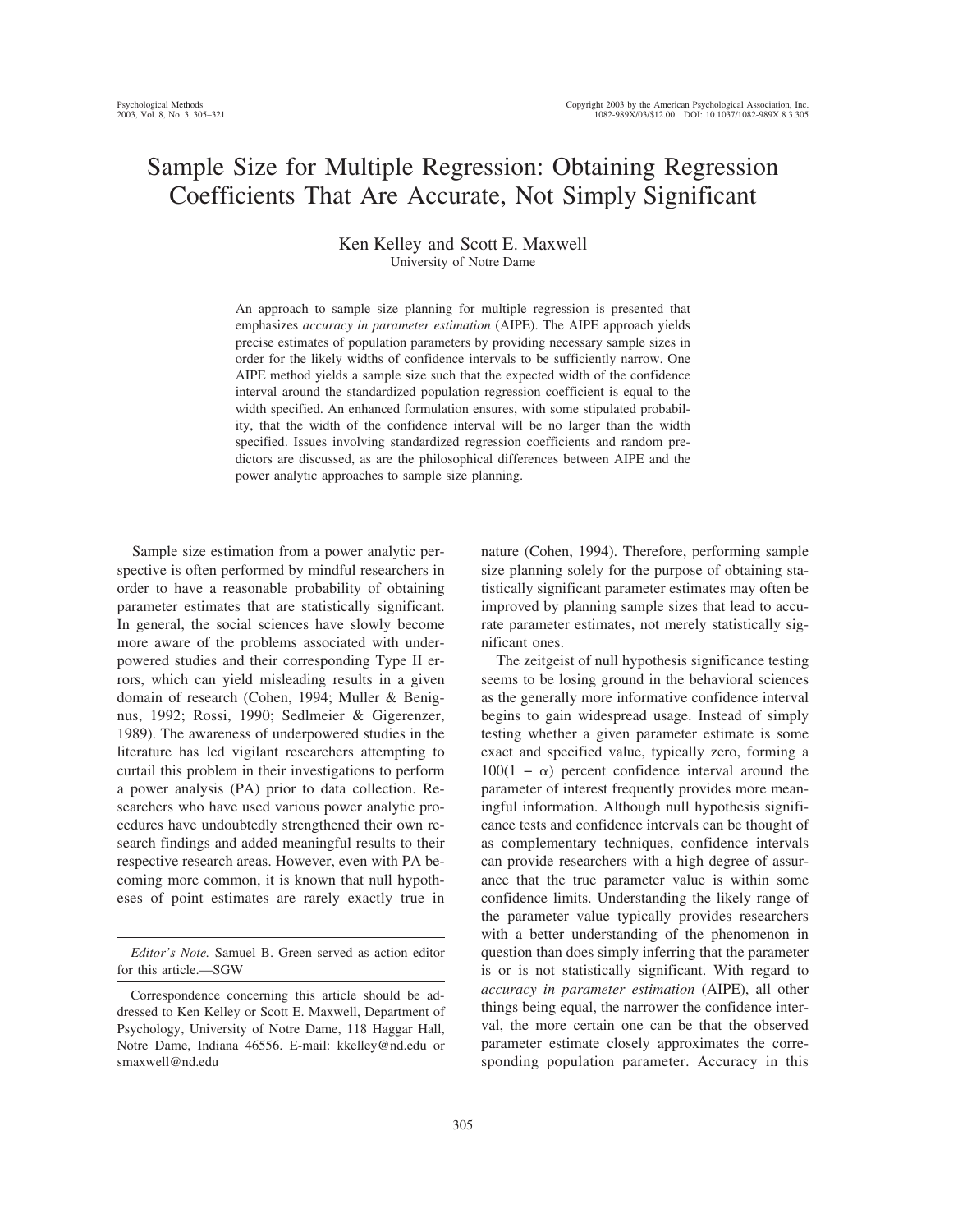sense is a measure of the discrepancy between an estimated value and the parameter it represents.<sup>1</sup>

One position that can be taken is that AIPE leads to a better understanding of the effect in question and is more important for a productive science than a dichotomous decision from a null hypothesis significance test. Many times obtaining a statistically significant parameter estimate provides a research community with little new knowledge of the behavior of a given system. However, obtaining confidence intervals that are sufficiently narrow can help lead to a knowledge base that is more valuable than a collection of null hypotheses that have been rejected or that failed to reach significance, given that the desire is to understand a particular phenomenon, process, or system.

If we assume that the correct model is fit, observations are randomly sampled, and the appropriate assumptions are met,  $(1 - \alpha)$  is the probability that any given confidence interval from a collection of confidence intervals calculated under the same circumstances will contain the population parameter of interest. However, it is not true that a specific confidence interval is correct with  $(1 - \alpha)$  probability, as a computed confidence interval either does or does not contain the parameter value. The meaning of a  $100(1 - \alpha)$  percent confidence interval for some unknown parameter was summarized by Hahn and Meeker (1991) as follows: "If one repeatedly calculates such [confidence] intervals from many [technically an infinite number of] independent random samples,  $100(1 - \alpha)$ % of the intervals would, in the long run, correctly bracket the true value of [the parameter of interest]" (p. 31). It is important to realize that the probability level refers to the procedures for constructing a confidence interval, not to a specific confidence interval (Hahn & Meeker, 1991).<sup>2</sup>

Many of the arguments in the present article regarding the use and utility of confidence intervals echo a similar sentiment that has been long recommended, as well as the more recent discussions in Wilkinson and the American Psychological Association Task Force on Statistical Inference (1999), essentially an entire issue of *Educational and Psychological Measurement* (Thompson, 2001) devoted to confidence intervals and measures of effect size, Algina and Olejnik (2000), and Steiger and Fouladi (1997), as well as the still salient views offered by Cohen (1990, 1994). In fact, Cohen (1994) argued that the reason confidence intervals have previously seldom been reported in behavioral research is because the widths of the intervals are often "embarrassingly large" (p. 1002). The AIPE approach presented here attempts to curtail the problem of embarrassingly large confidence intervals and provides sample size estimates that lead to confidence intervals that are sufficiently precise and thereby produce results that are presumably more meaningful than simply being statistically significant.

In the context of multiple regression, sample size can be approached from at least four different perspectives: (a) power for the overall fit of the model, (b) power for a specific predictor, (c) precision of the estimate for the overall fit of the model, and (d) precision of the estimate for a specific predictor. The goal of the first perspective is to estimate the necessary sample size such that the null hypothesis of the population multiple correlation coefficient equaling zero can be correctly rejected with some specified probability (e.g., Cohen, 1988, chapter 13; Gatsonis & Sampson, 1989; S. B. Green, 1991; Mendoza &

$$
RMSE = \sqrt{E[\hat{\theta} - \theta]^2} = \sqrt{E[(\hat{\theta} - E[\hat{\theta}])^2] + (E[\hat{\theta} - \theta])^2},
$$

where E is the expectation operator and  $\hat{\theta}$  is an estimate of -, the value of the parameter of interest (Hellmann & Fowler, 1999; Rozeboom, 1966, p. 500). The first component under the second radical sign represents precision, whereas the second component represents bias. Thus, when the expected value of a parameter is equal to the parameter value it represents (i.e., when it is unbiased), accuracy and precision are equivalent concepts and the terms can be used interchangeably. <sup>2</sup> It should be noted that the interpretation of confidence

intervals given in the present article follows a frequentist interpretation. The Bayesian interpretation of a confidence interval was well summarized by Carlin and Louis (1996), who stated that "the probability that [the parameter of interest] lies in [the computed interval] given the observed data **y** is at least  $(1 - \alpha)$ " (p. 42). Thus, the Bayesian framework allows for a probabilistic statement to be made about a specific interval. However, when a Bayesian confidence interval is computed with a noninformative prior distribution (which uses only information obtained from the observed data), the computed confidence interval will exactly match that of a frequentist confidence interval; the interpretation is what differs. Regardless of whether one approaches confidence intervals from a frequentist or a Bayesian perspective, the suggestions provided in this article are equally informative and useful.

<sup>&</sup>lt;sup>1</sup> The formal definition of *accuracy* is given by the square root of the mean square error and can be expressed by the following formulation: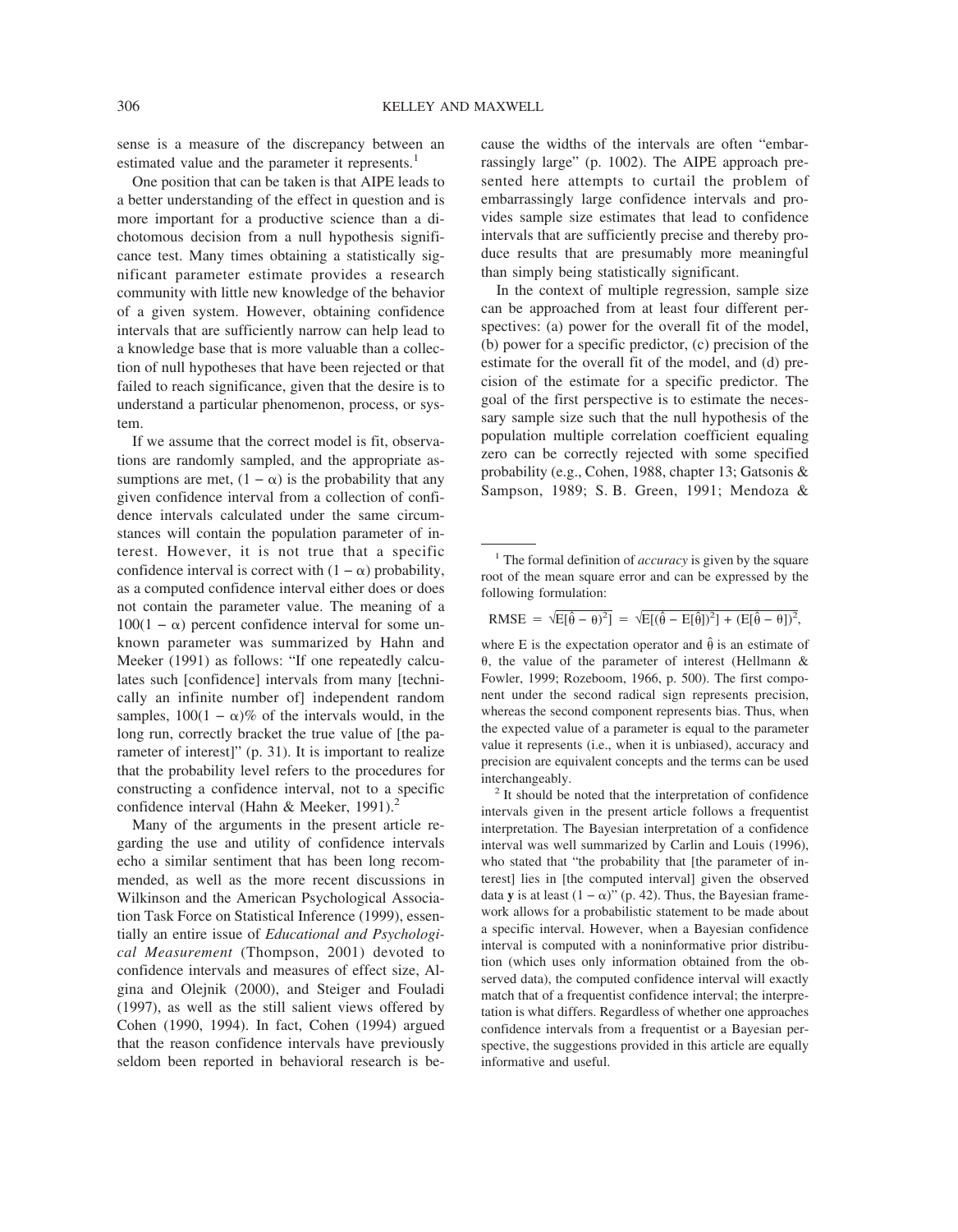Stafford, 2001). With the second perspective, sample size is computed on the basis of the desired power for the test of a specific predictor rather than the desired power for the test of the overall fit of the model (Cohen, 1988, chapter 13; Maxwell, 2000).

The precision of the overall fit of the model leads to another reason for planning sample size. One alternative within this perspective provides the necessary sample size such that the width of the one-sided (lower bound) confidence interval of the population multiple correlation coefficient is sufficiently precise (Darlington, 1990, section 15.3.4). Another alternative within this perspective provides the sample size such that the total width of the confidence interval around the population multiple correlation squared is specified by the researcher (Algina & Olejnik, 2000).

The final perspective for sample size estimation within the multiple regression framework provides the main purpose of the present article. Necessary sample size from this perspective is obtained such that the confidence interval around a regression coefficient is sufficiently narrow. Oftentimes confidence intervals are computed at the conclusion of a study, and only then is it realized the sample size used was not large enough to yield precise estimates. The AIPE approach to sample size planning allows researchers to plan necessary sample size, a priori, such that the computed confidence interval is likely to be as narrow as specified.

Figure 1 illustrates the relation between confidence

intervals and null hypothesis significance testing as they relate to the issue of sample size for AIPE and PA. Specifically, the figure shows the limits of a confidence interval for a standardized regression coefficient in each of four hypothetical studies with a different predictor variable in each instance. In all four studies the null hypothesis that the regression coefficient equals zero is false.

From a purely power analytic perspective, Study 1 is considered a "success." The confidence interval in this study shows that the parameter is not likely to be zero and is thus judged to be statistically significant. However, the confidence interval is wide, and thus the parameter is not accurately estimated. In this study little information about the population parameter is learned other than it is likely to be some positive value, a "failure" according to the goals of AIPE. This study had an adequate sample size from the perspective of power, but a larger sample is needed in order to obtain a more precise estimate.

Study 2, on the other hand, not only indicates that the null hypothesis should be rejected but also provides precise information about the size of the population parameter. Here the confidence interval is narrow, and thus the population parameter is precisely estimated. Study 2 is a success according to both the PA and AIPE frameworks.

Study 3 shows a nonsignificant effect that is accompanied by a wide confidence interval, illustrating a failure by both methods. Had a larger sample size



*Figure 1.* Illustration of possible scenarios in which planned sample size was considered a "success" or "failure" according to the accuracy in parameter estimation and the power analysis frameworks. Parentheses are used to indicate the width of the confidence interval.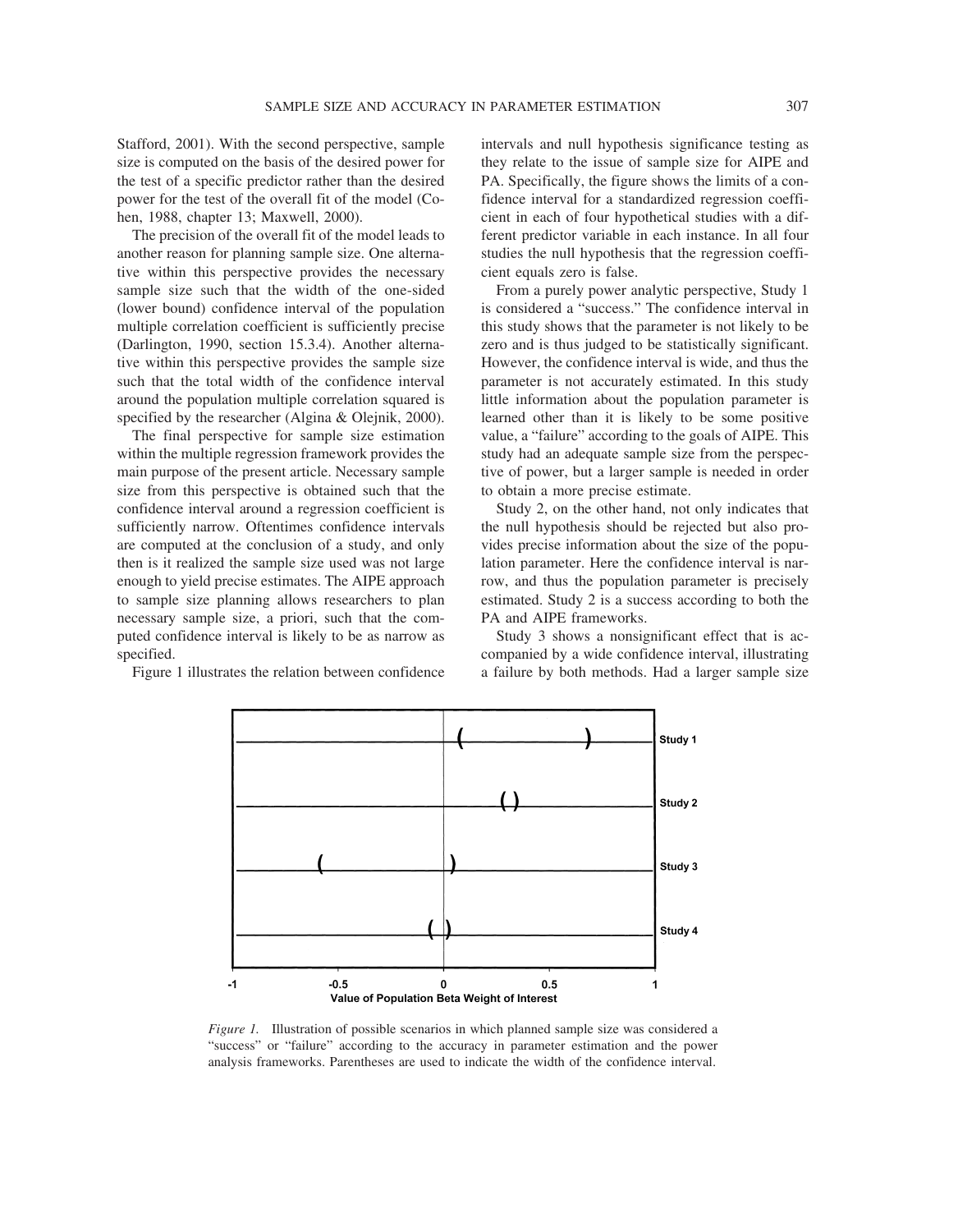been used and had the effect been of approximately the same magnitude, the width of the confidence interval would have likely been smaller, leading to a potential rejection of the null hypothesis. Thus, the sample size of Study 3 was inadequate from both perspectives.

Study 4 illustrates a case in which the confidence interval contains zero, yet the parameter is estimated precisely. Study 4 exemplifies a failed PA but a successful application of AIPE, as the population parameter is bounded by a narrow confidence interval. Of course, one could argue that this study is not literally a failure from a PA perspective, because as a conditional probability, power depends on the population effect size. In this study the population effect size may be smaller than the minimal effect size of theoretical or practical importance.

The goals for PA and AIPE are fundamentally different. The goal of PA is to obtain a confidence interval that correctly excludes the null value, thus making the direction of the effect unambiguous. The necessary sample size from this perspective clearly depends on the value of the effect itself. On the other hand, the goal of AIPE is to obtain an accurate estimate of the parameter, regardless of whether the interval happens to contain the null value. Thus, sample size from the AIPE perspective does not depend on the value of the effect itself. However, these two methods of sample size planning are not rivals; rather they can be viewed as complementary. In general, the most desirable study design is one in which there is enough power to detect some minimally important effect while also being able to accurately estimate the size of the effect. In this sense, designing a study can entail selecting a sample size based on whichever perspective implies the need for the largest sample size for the desired power and precision. We revisit this possibility in the Power Analysis Versus Accuracy in Parameter Estimation section, in which AIPE and PA are formally compared in a multiple regression framework.

For the moment let us suppose that a researcher has decided to adopt the AIPE perspective. Provided the input population parameters are correct, the techniques that are presented in this article allow researchers to plan sample size in a multiple regression framework such that the confidence interval around the regression coefficient of interest is sufficiently narrow.3 One approach provides the necessary sample size such that the expected width of the confidence interval will be the value specified. However, achieving an interval no larger than the specified width will be realized only (approximately) 50% of the time. A reformulation provides the necessary sample size such that there is a specified degree of assurance that the computed confidence interval will be no larger than the specified width. The precision of the confidence interval and the degree of assurance of this precision depend on the goals of the researcher. Not surprisingly, all other things being equal, greater precision and greater assurance of the precision necessitate a larger sample size. It is believed that if AIPE were widely applied, it would facilitate the accumulation of a more meaningful knowledge base than does a collection of studies reporting only parameters that are statistically significant but which do not precisely bound the value of the parameter of interest.

## Sample Size Estimation for Regression Coefficients

In order to develop a general set of procedures for determining the sample size needed to obtain a desired degree of precision for confidence intervals in multiple regression analysis, we use standardized regression coefficients.<sup>4</sup> Standardized regression coefficients are used for two reasons in developing procedures for determining sample size using an AIPE approach. First, due to the arbitrary nature of the many measurement scales used in the behavioral sciences, standardized coefficients are more directly interpretable. Second, standardized coefficients provide a more general framework in that variances and covariances need not be estimated when planning an appropriate sample size.<sup>5</sup>

<sup>3</sup> Although the present article illustrates AIPE in a multiple regression framework, the extension to other applications of the general linear model is not difficult, many of which can be thought of as special cases of multiple regres-

sion. <sup>4</sup> The use of standardized regression coefficients may give rise to technical issues that are addressed in a later section of this article. Standardizing regression coefficients in the presence of random predictors has many appealing characteristics with regard to interpretability, but under certain circumstances problems can develop when using this popular technique.<br><sup>5</sup> If the desire is to form confidence intervals around un-

standardized regression coefficients, the techniques presented here are equally useful. The desired width of the computed confidence interval is measured in terms of the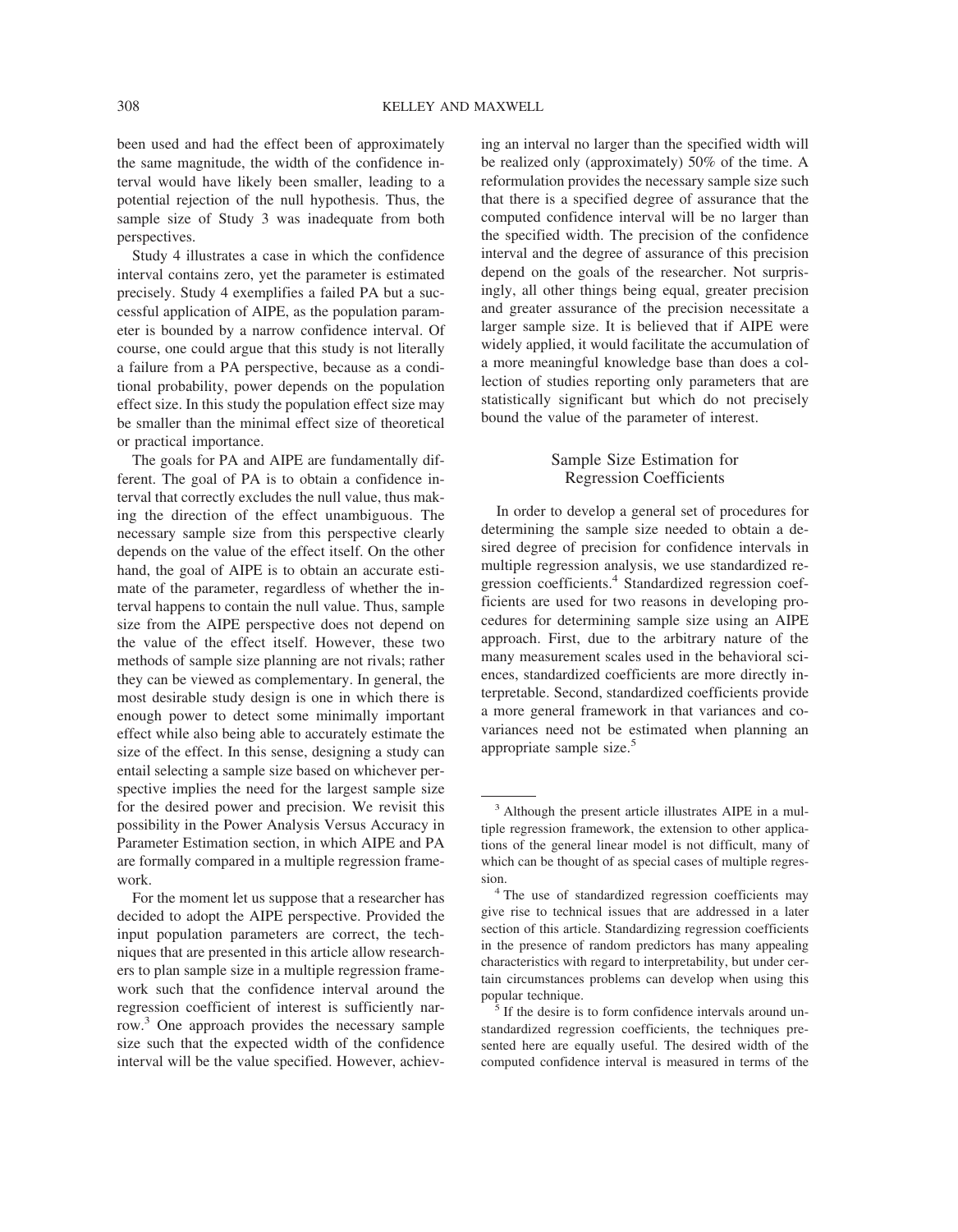The formula for a  $100(1 - \alpha)$  percent symmetric confidence interval for a single population standardized regression coefficient,  $\beta_j$ , can be written as fol-

$$
\hat{\beta}_j \pm t_{(1-\alpha/2; N-p-1)} \sqrt{\frac{1 - R^2}{(1 - R_{XX_j}^2)(N - p - 1)}},\tag{1}
$$

lows:

where  $\hat{\beta}_i$  is the observed standardized regression coefficient, *j* represents a specific predictor ( $j = 1, \ldots$ , *p*), *p* is the number of predictors (independent or concomitant variables, covariates, or regressors),  $R^2$  is the observed multiple correlation coefficient of the model,  $R_{XX_j}^2$  represents the observed multiple correlation coefficient predicting the *j*th predictor  $(X_j)$ from the remaining  $p - 1$  predictors, and *N* is the sample size (Cohen & Cohen, 1983; Harris, 1985).<sup>6</sup> The value that is added to and subtracted from  $\beta_i$  to define the upper and lower bounds of a symmetric confidence interval is defined as *w*, which is the halfwidth of the entire confidence interval. Thus, the total width of a confidence interval is 2*w*. The value of *w* is of great importance for accuracy in estimation, because the width of the interval determines the precision of the estimated parameter.

In the procedure for planning sample size, the critical value for  $t_{(1-\alpha/2;N-p-1)}$  is replaced by the critical  $z_{(1-\alpha/2)}$  value. Justification for this can be made because precise estimates generally require a relatively large sample size, and replacing the critical  $t_{(1-\alpha)}$ 2;*N*−*p*−1) value with the critical  $z_{(1-\alpha/2)}$  value has virtually no impact on the outcome for the sample size in most cases.<sup>7</sup> The formula used to determine the planned sample size, such that confidence intervals around a particular population regression coefficient,  $\beta_j$ , will have an expected value of the width specified, is obtained by solving for *N* in Equation 1 and by making use of the presumed knowledge of the population multiple correlation coefficients:

$$
N = \left(\frac{z_{(1-\alpha/2)}}{w}\right)^2 \left(\frac{1 - R^2}{1 - R_{XX_j}^2}\right) + p + 1, \qquad (2)
$$

where  $\mathbb{R}^2$  represents the population multiple correlation coefficient predicting the criterion (dependent) variable *Y* from the *p* predictor variables and  $\mathbb{R}_{XX}^2$ represents the population multiple correlation coefficient predicting the *j*th predictor from the remaining *p* − 1 predictors. The calculated *N* should be rounded to the next larger integer for sample size. The *w* in the above equation is the desired half-width of the confidence interval. It should be kept in mind that this procedure yields a planned sample size that leads to a confidence interval width for a specific predictor. In practice, both  $\mathbb{R}^2$  and  $\mathbb{R}^2_{XX_j}$  must be estimated prior to data collection, a complication we address momentarily. Although not frequently acknowledged in the behavioral literature on regression analysis, Equation 1 is derived assuming predictors are fixed and unstandardized. Equation 2 is a reformulation of Equation 1 and thus is based on the same assumptions. Results from a Monte Carlo study are provided later in the article indicating that sample size estimates based on Equation 2 are reasonably accurate when predictors are random and have been standardized.

Equation 2 is intended to determine *N* such that the expected half-width of an interval is under the researcher's control. However, there is approximately only a 50% chance that the interval will be no larger than specified. The reason for this can be seen from Equation 1. Notice that the width of an interval will depend in part on  $R^2$  and  $R^2_{XX}$ , both of which will vary from sample to sample. Thus, for a fixed sample size, the interval width will also vary over replications. However, it is possible to modify Equation 2 in order to increase the likelihood that the obtained interval will be no wider than desired.

ratio of the standard deviation of *Y* to the standard deviation of *Xj* . Thus, following the methods presented for standardized regression coefficients, application to unstandardized coefficients is straightforward.

<sup>6</sup> We introduce the notational system used throughout the article. A boldface italicized *R* denotes the population multiple correlation coefficient, while a standard-print italicized *R* is used for its corresponding sample value. A population correlation matrix is denoted by a nonitalicized, boldface, nonserif-font **R**. A population zero-order correlation coefficient is denoted as a lowercase rho  $(\rho)$ , whereas a vector of population zero-order correlation coefficients is denoted as a boldface lowercase rho  $(\rho)$ .<br><sup>7</sup> The *z* approximation is poor if the correlations between

the predictors and the criterion are large and the correlations among the predictors are small. In this case, the standard error of  $\beta_i$  is small, producing a relatively small estimated sample size. Under these conditions, the degrees of freedom of the critical *t* value are small, and thus the critical *t* value will not closely match the critical *z* value. We do not believe that this occurs frequently in behavioral research. The al-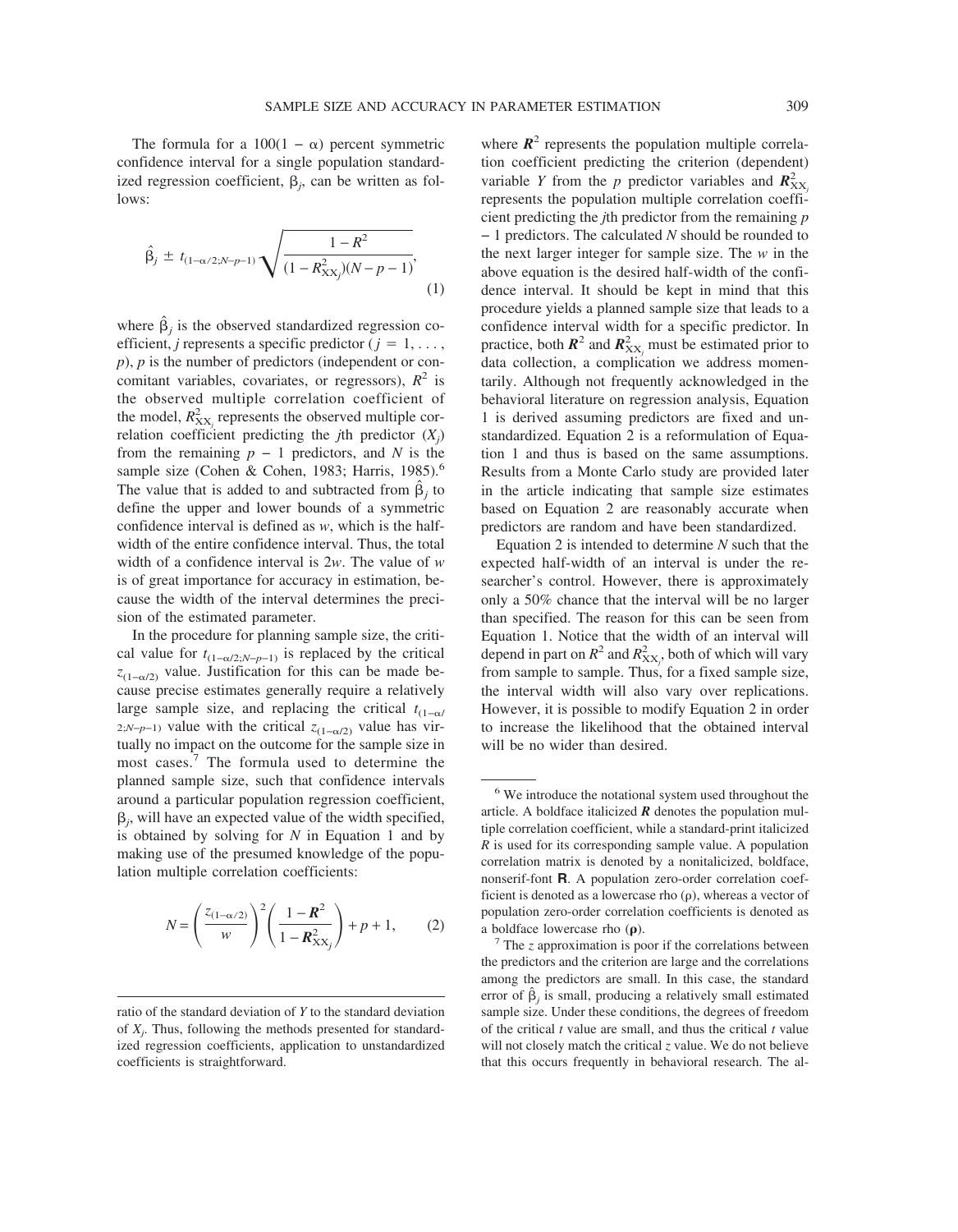If  $\gamma$  is the desired degree of uncertainty of the computed confidence interval being the specified width, Equation 2 can be modified with a multiplicative factor that will provide a modified *N* such that a researcher can have approximately  $100(1 - \gamma)$  percent assurance that a computed confidence interval will be of the specified width or less. For example, if there were a desire to be 80% confident that the obtained *w* would be no larger than the desired half-width,  $\gamma$ would be defined as 0.20 and there would be only a 20% chance that the half-width of the confidence interval around  $\beta$ , would be larger than the specified *w*.

Hahn and Meeker (1991, section 8.3) showed how to plan sample size for confidence intervals when a specified width around the mean of a normal distribution is desired, as well as modifying that formula to obtain  $100(1 - \gamma)$  percent confidence that the interval will be of the desired width or less. Taking similar logic and applying it to multiple regression leads to the creation of a formula for a modified  $N$ ,  $N_M$ . This modified formulation provides the necessary sample size in order for researchers to be  $100(1 - \gamma)$  percent confident that the  $\beta_i$  of interest will have a corresponding confidence interval width that is no larger than specified. The formula for  $N<sub>M</sub>$  is given as follows:

$$
N_{\mathbf{M}} = \left(\frac{z_{(1-\alpha/2)}}{w}\right)^2 \left(\frac{1-\mathbf{R}^2}{1-\mathbf{R}_{XX_j}^2}\right) \left(\frac{\chi_{(1-\gamma;N-1)}^2}{N-p-1}\right) + p + 1,
$$
\n(3)

where *N* is the value obtained in Equation 2 and  $\chi^2_{(1-\gamma;N-1)}$  is the critical value from a chi-square distribution at the 1 − quantile having *N* − 1 degrees of freedom. Like  $N$ ,  $N_M$  should also be rounded to the next larger integer.

Rather than using the parameter value of the variance for  $\beta_i$  as was done in the calculation of N, to compute  $N_M$ , Equation 3 uses the upper bound of the  $100(1 - \gamma)$  percent confidence interval for the variance of  $\hat{\beta}_j$ . Recall that in any given sample the obtained variance of  $\hat{\beta}_i$  will be either larger or smaller than the parameter value specified in Equation 2. Equation 3 uses the maximum value expected for the variance of  $\hat{\beta}_i$  at the 100(1 –  $\gamma$ ) percent confidence level. This value is substituted into Equation 2 for the

variance of  $\hat{\beta}_i$  and thus leads to Equation 3. Because the only random variable in Equation 2 is the variance of  $\hat{\beta}_j$ , use of Equation 3 provides probabilistic assurance that the obtained confidence interval of interest around  $\beta$ , will have a half-width no larger than the specified *w* with  $100(1 - \gamma)$  percent confidence.

With regard to choosing a  $100(1 - \gamma)$  percent confidence interval for estimation, when compared with a  $100(1 - \alpha)$  percent confidence interval for hypothesis testing, important distinctions arise. The most obvious difference in the present context is that  $\gamma$  represents the probability of obtaining a confidence interval with an observed *w* that is larger than the specified *w*, whereas alpha is the probability of rejecting a null hypothesis that is true. When making use of Equation 3, a researcher is expected to obtain a *w* that is larger than the value specified only  $100\gamma$  percent of the time, regardless of whether or not the null hypothesis is true. Whereas alpha is typically thought of as one of two essentially constant values,  $.05$  or  $.01$ ,  $\gamma$  is chosen by the researcher in order to achieve some desired degree of assurance that the precision of the estimated parameter will be realized. Thus, confidence intervals formed in the realm of hypothesis testing represent an attempt to accomplish a different goal than those formed when a researcher's interest is in obtaining a precise estimate of the parameter of interest.

## Specifying Population Parameters as Input Values

As illustrated in the last section, determining sample size through an AIPE approach requires one to know, or anticipate,  $\mathbf{R}^2$  and  $\mathbf{R}_{XX}^2$ . This is by no means an easy task, but with some careful planning and sound theoretical judgment, it is possible to develop appropriate estimates of the two parameters. In the remainder of this section we suggest different methods for anticipating the values of  $\mathbb{R}^2$  and  $\mathbb{R}^2_{XX}$ , such that sample size planning can be accomplished.

Given that estimates are available for the  $p(p + 1)/2$ zero-order population correlation coefficients, the squared multiple correlation coefficient predicting *Y* from the *p* predictors can be calculated using the following equation:

$$
\mathbf{R}^2 = \mathbf{\rho}'_{\mathbf{Y}\mathbf{X}} \mathbf{R}_{\mathbf{X}\mathbf{X}}^{-1} \mathbf{\rho}_{\mathbf{Y}\mathbf{X}},\tag{4}
$$

where  $\rho_{\text{YX}}$  is the population  $p \times 1$  column vector of correlations of each  $X_j$  regressor with *Y* (and  $\rho'_{XX}$ , its transpose), and  $\mathbf{R}_{XX}$  is the  $p \times p$  population intercor-

ternative method is to solve for the appropriate sample size iteratively, which generally adds unnecessary complications.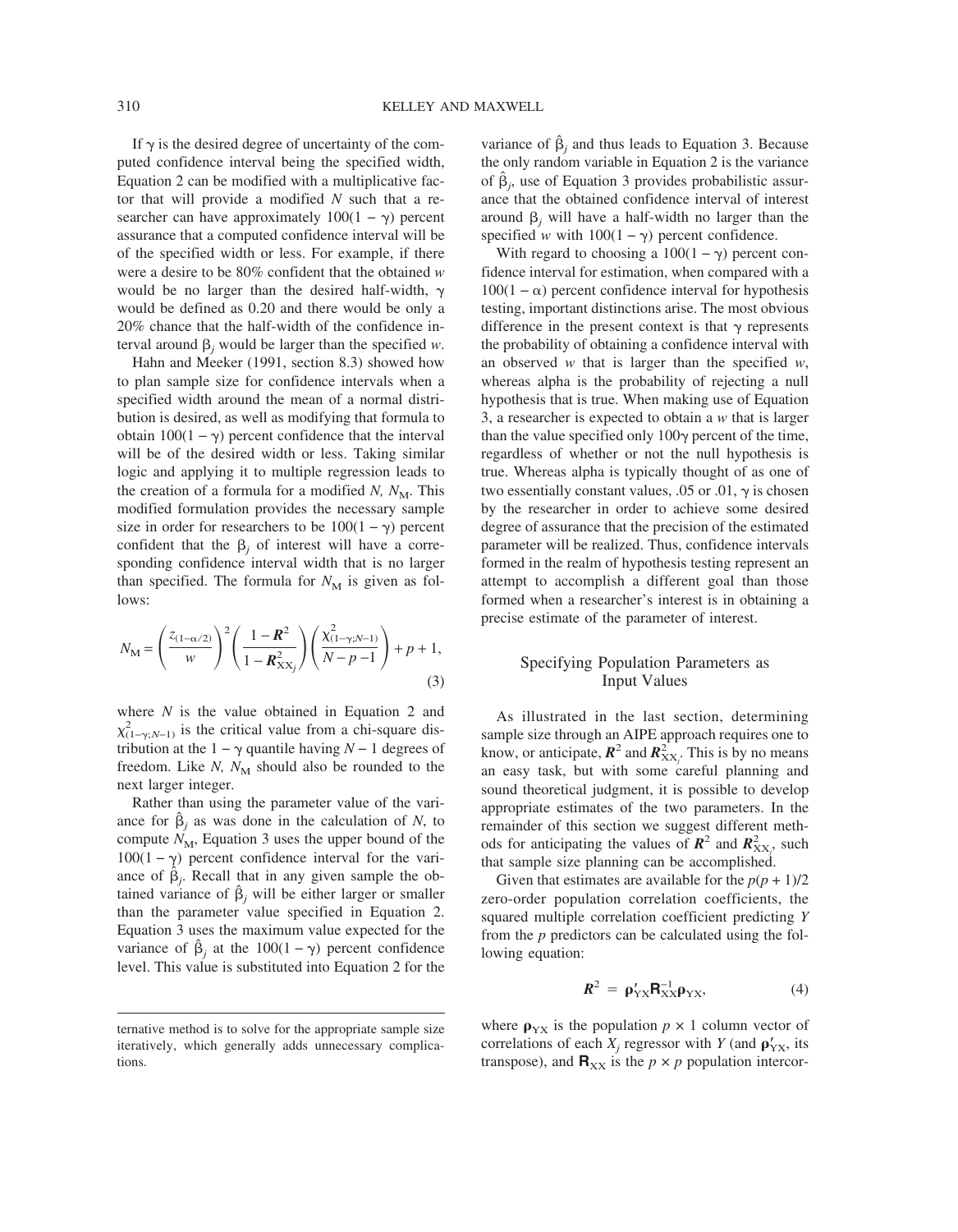relation matrix of all of the predictor variables with one another.<sup>8</sup>

Finding the squared multiple correlation coefficient of variable *j* from the other *p* − 1 predictors can be readily computed from  $\mathbf{R}_{XX}$  in two steps. The first step is to calculate  $r_{ji}$ , which for the *j*th predictor variable is defined as the *j*th principal diagonal element of  $\mathbf{R}_{XX}^{-1}$  (Harris, 1985). In the second step,  $\mathbf{R}_{XX_j}^2$ for the *j*th predictor variable is found from the following expression:

$$
R_{XX_j}^2 = 1 - \frac{1}{r_{jj}}.
$$
 (5)

The inverse of  $r_{ij}$  is known as the tolerance of variable *j* with the other  $p - 1$  predictors. The tolerance (1 −  $R_{XX}^2$ ) is the proportion of variance of a predictor that cannot be explained by the remaining  $p - 1$  predictor variables included in the model. As the tolerance of  $X_i$ approaches zero,  $X_i$  becomes highly correlated with the remaining predictor variables and  $\mathbb{R}^2_{XX_j}$  becomes larger, which means there is more predictability, or collinearity, of predictor  $X_i$  from the other  $p - 1$  predictors (Darlington, 1990, p. 128).

The second method of finding  $\mathbb{R}^2$  is a variation of the first method and depends on the notion of exchangeability. An *exchangeable structure* (Maxwell, 2000) is one in which the intercorrelations of the predictors are all the same and the correlations of the predictors with the criterion variable are all the same (but  $\rho_{XX}$  and  $\rho_{YX}$  need not be equal to one another, where  $\rho$  represents a population zero-order correlation coefficient). Thus, instead of estimating the  $p(p + 1)/2$ zero-order correlations, it is necessary to estimate only two correlations, one for the correlation of each of the predictors with one another and another correlation for each of the predictors with the criterion variable. The two zero-order correlations used in exchangeable structures should be of the general magnitude as the set of correlations they represent. Since B. F. Green (1977) showed that "many linear composites [that is, predicted scores] are barely different from using equal weights" (p. 274), the exchangeable structure offers a potentially useful tool when planning necessary sample size (see Maxwell, 2000, for a thorough treatment and rationale of the exchangeable structure, as well as a similar correlational structure that is somewhat relaxed). Many times an exchangeable structure may be a sensible place to start when planning sample size for a multiple regression analysis, unless there are obvious theoretical reasons not to

do so (B. F. Green, 1977; Raju, Bilgic, Edwards, & Fleer, 1999; Wainer, 1976).

If a researcher does not have a good idea of the relationship of the zero-order correlations, conventions such as Cohen's (1988, section 3.2) small ( $\rho =$ .10), medium ( $\rho = .30$ ), and large ( $\rho = .50$ ) effect sizes for correlations can be used. These correlations can be used directly in Equation 4 or used in an exchangeable structure. For example, if exchangeability seems reasonable and the predictor variables are moderately or highly correlated with one another, a researcher could fill the off-diagonal elements of the  $\mathbf{R}_{XX}$  intercorrelation matrix with values of .30, .40, or .50. Further, suppose that it is reasonable to expect that the correlations of the predictors with the criterion are, in general, small or medium. In this case the vector  $\rho_{\rm YX}$  can be filled with correlations of .10, .20, or .30. Once acceptable estimates for the two types of correlations have been determined, the multiple correlations can be obtained from Equations 4 and 5.

The third way to determine values for  $\mathbb{R}^2$  and  $\mathbb{R}^2_{XX}$ is to consult previous literature in order to determine likely values for these two parameters or for likely values of the zero-order correlation coefficients (whether the data follow an exchangeable structure or not). Meta-analytic studies may be of help when estimating the required population parameters; however, in many domains of research, meta-analytic studies have not yet been conducted or the construct of interest may differ from those previously examined.

The final method is presented here more as a warning than a recommendation. This method is based on the commonly recommended approach of sample size planning based on parameter estimates obtained from pilot studies. Pilot studies are sometimes undertaken when literature reviews provide little or no information about the population parameter(s) necessary for sample size planning. However, a potential problem with pilot studies is that these small-scale investigations may yield parameter estimates that do not closely correspond with the parameter values they represent. Thus, basing Equations 2 and 3 on param-

<sup>&</sup>lt;sup>8</sup> A caution is warranted when estimating the  $p(p + 1)/2$ zero-order correlation coefficients, as it is feasible to estimate an impossible set of correlations. If an impossible set is estimated, the multiple correlation coefficient can be greater than one. If this were to occur, adjustments to  $\mathbf{R}_{XX}$ and/or  $\rho_{\rm YX}$  must be made, such that a realistic set of parameter values can be used for estimating *N* and  $N_M$ .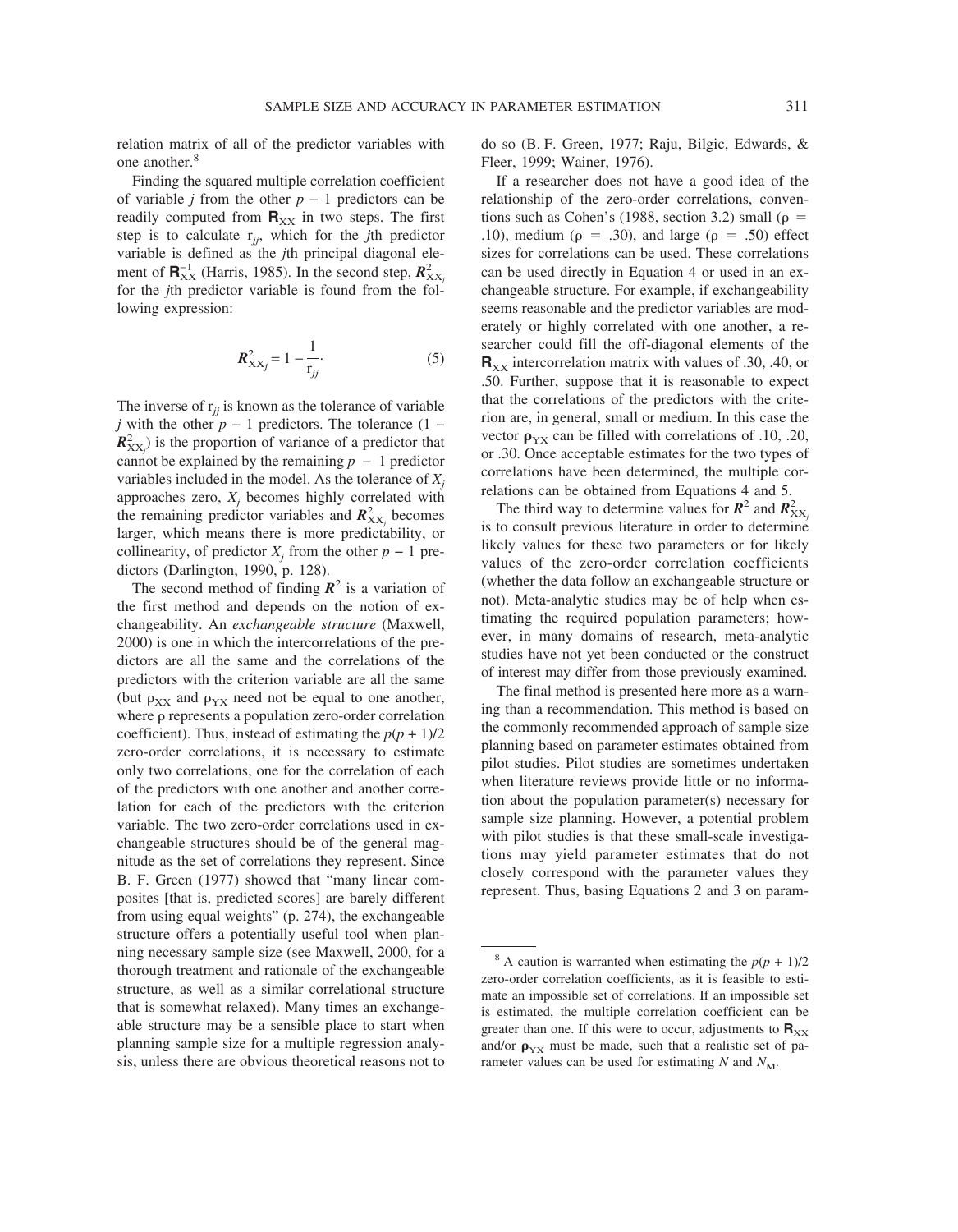eter estimates obtained from pilot studies may yield inappropriate estimates of the required sample size if the obtained estimates do not closely approximate their corresponding parameter values.

When planning an appropriate sample size, regardless of whether it is for an application of PA or AIPE, it is typically unrealistic to proceed as if the values of the necessary population parameters are known exactly. Given that, a researcher who uses methods of sample size planning should conduct a sensitivity analysis. A sensitivity analysis involves calculating appropriate sample sizes using a range of realistic values of the necessary population parameters. In the context of the present article, a researcher would specify likely values of  $\mathbb{R}^2$  and  $\mathbb{R}^2_{XX_j}$  in order to determine their effects on *N* and  $N_M$ . For the values of *N* and  $N_M$  computed with the various parameter values in the sensitivity analysis, the most appropriate estimate of sample size is chosen given what is deemed to be the most appropriate input parameter values. It is also advantageous to triangulate planned sample sizes from multiple methods, rather than focusing only on a single technique. The suggestion of a sensitivity analysis and multiple methods of obtaining estimates of sample size are provided in order for the researcher to have a firm grasp on the nonlinear relationship between the required sample size and the unknown parameter values.

Although the particular value of *w* is arbitrary and depends only on the desired width for the confidence interval, researchers should keep in mind the likely range of  $\beta$  when choosing *w*, even though the value of  $\beta$  itself need not be known. Although there have been conventions established regarding the magnitude of particular effect sizes (e.g., Cohen's, 1988, conventions for the standardized mean difference and the zero-order correlation coefficient), no such conventions have been established for standardized regression coefficients. For example, a medium standardized regression coefficient might be viewed as resulting from medium zero-order correlations. In reality, however, the population  $\beta_i$  will depend greatly on the number of predictors, even when all zero-order correlations are medium. In such multiparameter situations, it becomes very difficult to develop a meaningful scale for small, medium, and large effect sizes.<sup>9</sup>

Even though effect size conventions do not exist for the relative size of the standardized regression coefficient, the likely value of  $\beta_i$  is in the interval [−1, 1]. In the special case in which there is only one predictor,  $\beta_i$  is literally the population correlation coefficient between the predictor and the criterion variable. However, if there is more than one predictor variable, the  $\beta_j$ s are not confined to the interval [−1, 1], as they do not represent correlations. Thus, the choice of *w* is not necessarily obvious, in large part because of the interpretation of the standardized regression coefficient and its interrelatedness with the other predictors in the model. Not surprisingly, all other things being equal, the smaller the specified *w*, the larger the required sample size.

#### Example and Application of the Procedures

Suppose that a researcher is interested in performing an analysis using multiple regression. Further suppose that the researcher is interested in obtaining a precise estimate of a particular population standardized regression coefficient. In particular, rather than having an embarrassingly large confidence interval around the estimated  $\beta$  of interest, the researcher decides that a confidence interval with an expected width of 0.20 will provide a sufficiently precise estimate of  $\beta_j$ ; thus, *w* is defined as 0.10. The researcher is also interested in calculating  $N_M$ , such that there will be an 80% chance that the  $\beta$  of interest will have a corresponding confidence interval that has a halfwidth no larger than the specified *w* of 0.10.

Suppose that after consulting past research and in line with theory, the researcher determines that an exchangeable correlational structure seems reasonable, and the five predictor variables that are to be used in the analysis are hypothesized to correlate with one another at .40. Further, suppose there is reason to believe that there is likely to be a medium effect, a correlation of .30, between each of the predictor variables and the criterion.

Following Equation 4, the  $\mathbb{R}^2$  can be shown to equal .17, and from Equation 5, the  $\mathbb{R}^2_{XX_j}$  predicting the *j*th regressor from the remaining  $p - 1$  predictors equals .29. The researcher then solves for the estimated *N* by use of Equation 2, which yields a value of 453.98. When rounded to the next largest integer, the estimated *N* from Equation 2 provides the researcher with an estimated sample size of 454. Accordingly, if the

<sup>9</sup> Cohen (1988) even acknowledged the difficulties and inconsistencies in conventions for effect size measures in the context of multiple regression. These inconsistencies are due to the interrelatedness of *p*, the multiple correlation coefficients, and the zero-order correlation coefficients (Cohen, 1988, p. 413; see also Maxwell, 2000, p. 438).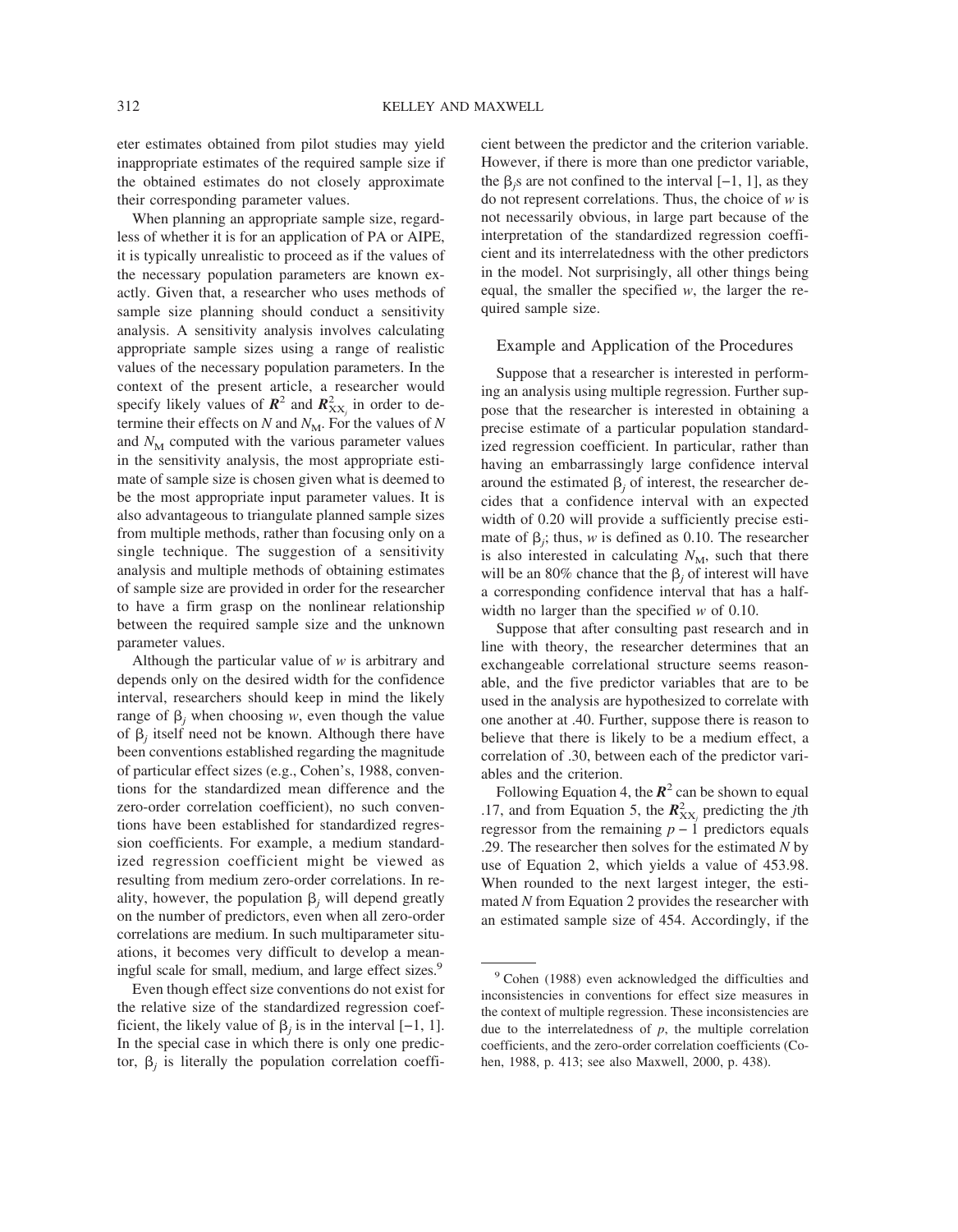input parameter values were correct, using a sample size of 454 will yield a confidence interval around  $\beta$ , that has an expected half-width of 0.10.

To compute  $N_M$ , such that there is an 80% chance of obtaining a confidence interval for  $\beta$ , with a halfwidth no larger than 0.10, the researcher uses Equation 3. Implicit in Equation 3 for this example is the fact that the sample variance of  $\hat{\beta}_i$  is expected to be less than the parameter value 80% of the time. Because the obtained *w* will be less than the *w* specified if the variance of  $\hat{\beta}_i$  is smaller in the sample than the parameter value used to estimate sample size, the obtained *w* will be no greater than the specified *w* with a probability of .80.

The .80 quantile of the chi-square distribution with *N* − 1 degrees of freedom is 478.12. This critical chi-square value is then divided by  $N - p - 1$ , yielding a variance correction factor of 1.07. Following Equation 3,  $N_M$  is estimated at 484.10 and after being rounded up to the next largest integer yields a value of 485. If the parameter values estimated by the researcher were correct, using an  $N_M$  of 485 will provide the researcher with approximately an 80% chance of obtaining a *w* of 0.10 or less for the confidence interval around the beta weight of interest. Notice that sample size increases by only 31 (or 6.83%) when specifying 80% confidence that the obtained *w* would be less than the specified width. Typically  $N_M$ is not considerably greater than *N* and should be considered for the added assurance it provides for a precise estimate with what generally amounts to a relatively small cost.

When the assumption of exchangeability does not hold, generally a different sample size will be estimated for each of the *p* predictors. In the following example, suppose a researcher hypothesizes the following population parameters for the  $\mathbf{R}_{XX}$  intercorrelation matrix and the  $\rho_{\text{YX}}$  vector, respectively:

$$
\mathbf{R}_{\mathbf{XX}} = \begin{bmatrix} 1 & & \\ .40 & 1 & \\ .60 & .05 & 1 \end{bmatrix} \qquad \mathbf{p}_{\mathbf{Y} \mathbf{X}} = \begin{bmatrix} .50 \\ .30 \\ .10 \end{bmatrix}.
$$

 $\overline{1}$ 

Further suppose the desired half-width and alpha were set to 0.15 and .05, respectively. In this scenario, the planned sample sizes would be estimated as 237, 154, and 201 for Predictors 1, 2, and 3, respectively. Furthermore, if the researcher wanted to have 90% confidence that the obtained *w* would be less than or equal to 0.15,  $N_{\rm M}$  would be 268, 180, and 229 for Predictors 1, 2, and 3, respectively. Thus, when exchangeability does not hold, planning sample size for

a specific predictor may provide expected *w*s narrower or wider than the specified value for the remaining  $p - 1$  predictors, depending on the tolerance of the predictor for which sample size was calculated.

When interest lies in the *w* for a specific predictor, no problems arise regardless of whether the correlational structure is or is not exchangeable. Sample size is calculated for the specific predictor regardless of whether the tolerance for the predictor of interest is smaller or larger than any of the remaining  $p - 1$ predictors. Under this strategy, researchers are concerned foremost with the width of the confidence interval for the beta of interest and less so for the remaining  $p - 1$  predictors. For example, in the scenario in the previous paragraph, a researcher whose question pertains specifically to estimating the relationship between  $X_3$  and *Y* controlling for  $X_1$  and  $X_2$  should choose an *N* of 201 or an  $N_M$  of 229.

Another strategy in situations in which exchangeability does not hold leads to the expected value of all of the confidence intervals being as narrow as or narrower than the specified *w*. In this approach the sample size used for the study is the largest of the *p* different sample sizes. Thus, the expected half-width for the predictor with the lowest tolerance is *w*, whereas the expected half-widths for the remaining *p* − 1 confidence intervals will be less than *w*; to what degree depends on the tolerance of the other predictors. For example, given  $N_M$  values of 268, 180, and 229 for the three predictors, respectively, a researcher interested in a narrow confidence interval for each and every predictor should choose an  $N_M$  of 268.

### Power Analysis Versus Accuracy in Parameter Estimation

Estimating sample size from a PA perspective is conceptually different than estimating sample size to achieve AIPE. This conceptual difference can potentially translate into very different practical implications. This section considers the relative sample sizes required by the two approaches. Maxwell (2000) showed that sample size could be estimated for a given predictor to obtain a specified power using the following formula:

$$
N = \left(\frac{\lambda}{\beta_j^2}\right) \left(\frac{1 - R^2}{1 - R_{XX_j}^2}\right) + p - 1,\tag{6}
$$

where  $\lambda$  is a noncentrality parameter from an *F* distribution with 1 numerator and  $N-p-1$  denominator degrees of freedom. The  $\lambda$  value in Equation 6 is a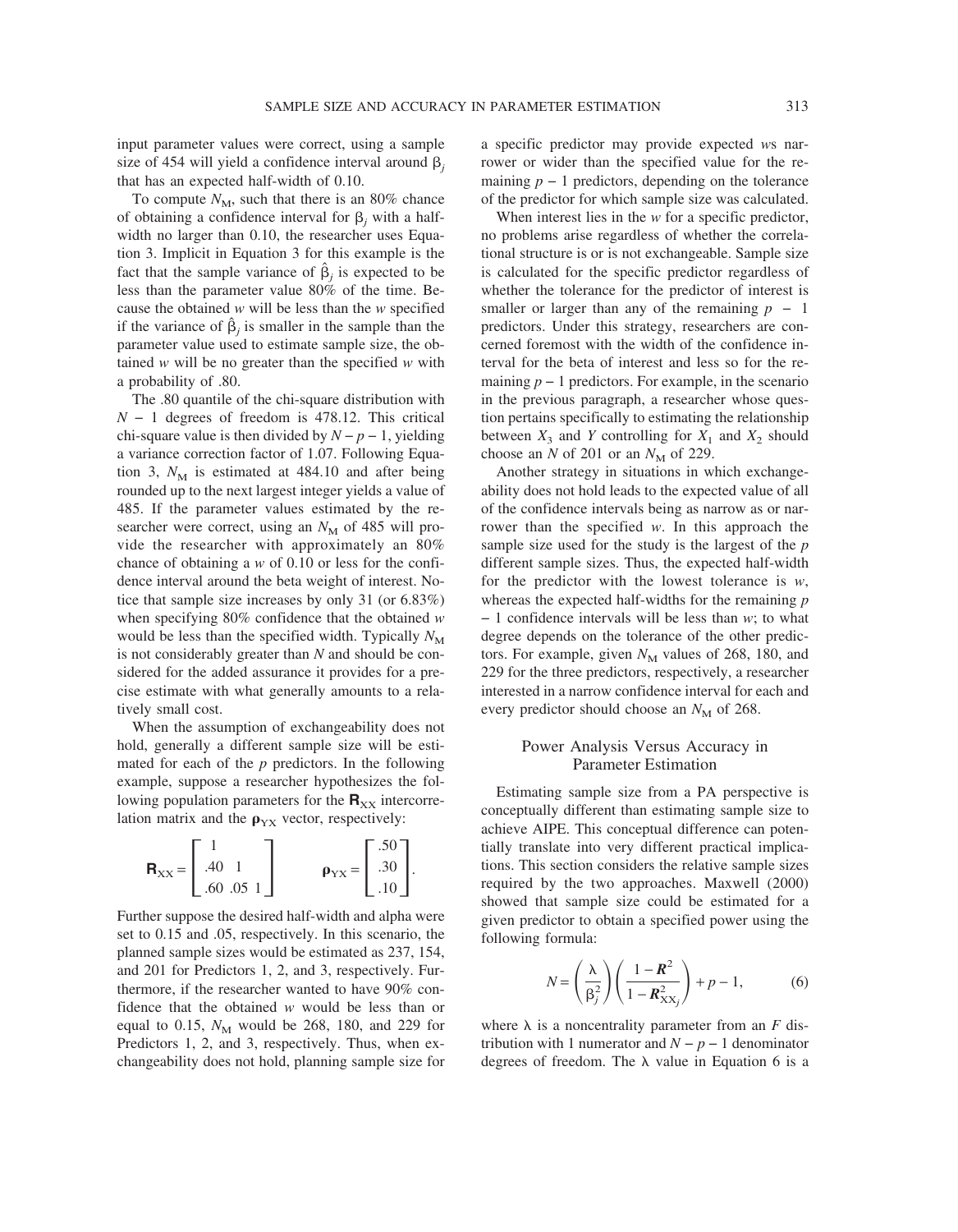tabled critical value that determines the power of a given statistical test for a predictor of interest. The required value of  $\lambda$  for a specified degree of power can be obtained from Cohen's (1988, pp. 448–455) tables or from the appropriate noncentral *F* distribution.

The relative sample size required for AIPE versus PA can be compared by the following two multiplicative ratios found in Equations 2 and 6, respectively:

$$
\left(\frac{z_{(1-\alpha/2)}}{w}\right)^2
$$

versus

$$
\bigg(\frac{\lambda}{\beta_j^2}\bigg).
$$

Unless  $p$  is very large, the ratio of required sample size for AIPE compared with PA is approximately  $(z_{(1-\alpha/2)}\beta_j)^2/(\lambda w^2)$  to 1. Note that the population standardized regression coefficient is the only one of the four values beyond the researcher's control. Whereas  $\alpha$ ,  $\lambda$ , and *w* are chosen to coincide with the goals of the research project, the PA approach requires that the

parameter value or the minimally important value of the standardized regression coefficient be specified. Note that a value for the standardized regression coefficient is not necessary when planning sample size for precision. For this reason, planning sample size from the AIPE perspective is actually easier than approaching sample size planning from the PA perspective.

Unless  $p$  is very large, sample size for PA is approximately

$$
N = M_{PA} \left( \frac{1 - \mathbf{R}^2}{1 - \mathbf{R}_{XX_j}^2} \right),
$$
 (7)

where  $M_{PA} = \lambda/\beta_j^2$ , which is the multiplier used for the PA approach. Similarly, sample size for AIPE is approximately

$$
N = M_{\text{AIPE}} \left( \frac{1 - \mathbf{R}^2}{1 - \mathbf{R}_{XX_j}^2} \right),\tag{8}
$$

where  $M_{\text{AIPE}} = (z_{(1-\alpha/2)}/w)^2$ , which is the multiplier used in the AIPE approach. Figure 2 depicts the re-



*Figure 2.* Relationship of the relative planned sample size for the accuracy in parameter estimation (AIPE) and the power analytic (PA) approaches to sample size planning as a function of the population beta weight (approximate sample size in the special case when  $R^2$ )  $= R_{XX_j}^2$ .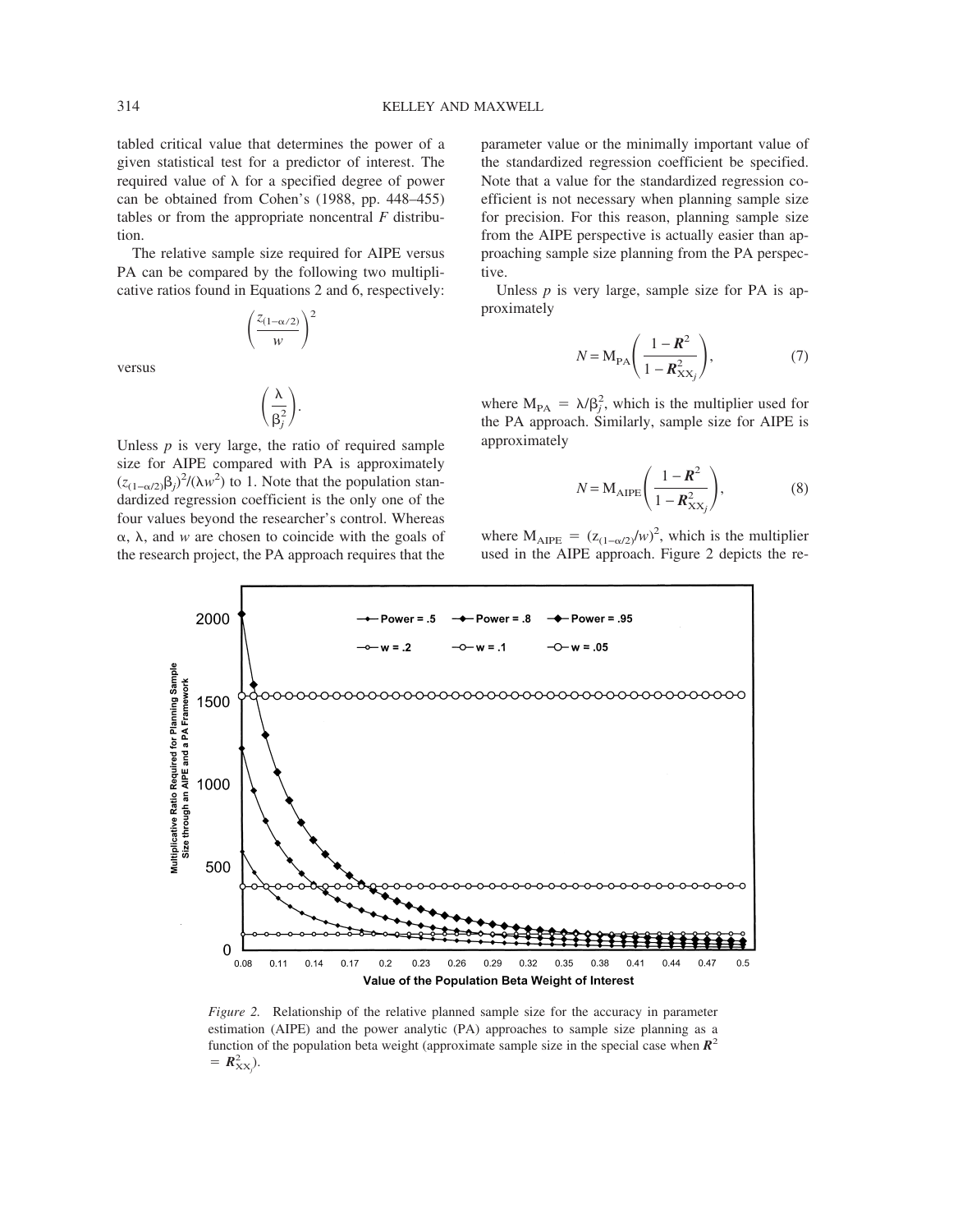lationship of the multipliers for PA and AIPE for population betas for various values of power and precision ( $\alpha = .05$ ). As Equations 7 and 8 show, multiplying the corresponding value on the ordinate for either power or precision in Figure 2 by the ratio  $(1 - R^2)/(1 - R_{XX}^2)$  yields an approximate sample size. More generally, the relative elevation of a curve or line represents the relative sample size required to achieve a desired level of power or precision.

Several practical implications emerge from Figure 2. First, as the curves and lines show, as the population  $\beta$  becomes larger, sample size for power can be much smaller than it is for precision. Conversely, when the  $\beta$ , is small, sample size for power can be much larger than is required for precision. For example, when the  $\beta$  equals 0.30, the sample size required to obtain a confidence interval with an expected half-width of 0.10 is just over 4 times as large as the sample size needed to obtain a power of .80. However, when  $\beta$  is 0.08, the sample size needed for a power of .80 is more than 3 times larger than that needed to obtain a confidence interval with an expected half-width of 0.10. Note that these relationships hold true regardless of the values of  $\mathbb{R}^2$  and  $R_{XX}^2$ , as both of these values play the same role in Equations 7 and 8. Second, for constant values of  $\mathbb{R}^2$ and  $\mathbb{R}^2_{XX}$ , sample size for precision is independent of the value of  $\beta_j$ , whereas smaller samples can provide adequate power for larger values of *<sup>j</sup>* . Third, implicit in Equation 8 and as depicted in Figure 2, halving the width of a confidence interval for  $\beta$ , requires approximately a fourfold increase in sample size. Fourth, in the special case in which  $\mathbf{R}^2$  is equal to  $\mathbf{R}_{XX}^2$ —that is,  $(1 - \mathbf{R}^2)/(1 - \mathbf{R}_{XX}^2) = 1.00$ —the values on the ordinate based on the curve for power and the line for precision are approximately the required sample sizes.

Thus, it is clear that the two methods are different from the outset and can yield very different estimates of sample size in the same study. Each is designed to answer a different question, and as can be seen, they do just that. The two approaches differ on a philosophical level, one designed to achieve a narrow interval and one designed to obtain an interval that does not contain the specified null value. The point is that depending on what the researcher's question is and the desired outcome, a different approach to sample size estimation will be needed. Neither approach is necessarily "right" or "wrong" for a given problem; these approaches are merely different in the questions that they attempt to answer. It is recommended that the two approaches be used in conjunction with one

another in order to achieve reasonable statistical power while obtaining confidence intervals that are sufficiently narrow.

# Random Versus Fixed Predictors and the Issue of Standardization

In the present article it was assumed that the predictor variables were random and that all variables were standardized. The reason that standardized values were discussed exclusively is because correlations tend to be easier to hypothesize and work with than variances and covariances, which would be necessary to carry out AIPE in the unstandardized case. Another reason why standardized regression coefficients are beneficial is because of the arbitrariness of most scales of measurement used in the behavioral sciences. Furthermore, a widely used convention of the magnitude of effect is available for correlations in psychology (Cohen, 1988, section 3.2). It should be clear, however, that if the hypothesized values are correct when finding  $N$  and  $N<sub>M</sub>$  for standardized values, they will provide the same relative degree of precision around the unstandardized regression coefficients. The relative degree of precision regarding *w* is scaled in terms of the ratio of the standard deviation of the criterion to the standard deviation of the *j*th predictor  $(s_Y / s_{X_j})$ .

With regard to random and fixed predictor values in the unstandardized case, Sampson (1974) showed that regardless of the predictors being fixed or random, "we obtain the same estimates for the regression coefficients and the variance of the error" (p. 684 from Theorem 1). There is, however, a difference between the two cases. Note that if  $\mathbb{R}^2 = 0$ , then the distribution of  $R^2$  is identical in both cases and follows a central *F* distribution. However, the distribution of  $R^2$ is different for the two cases when  $\mathbb{R}^2 \neq 0$  (Stuart, Ord, & Arnold, 1999, section 28.29). In fact, the distribution of  $R^2$  is a noncentral *F* distribution in the case of fixed predictors, whereas it is not in the case of random predictors (Rencher, 2000, pp. 240–241). Accordingly, the distribution of the test statistic under the null hypothesis is the same for the fixed as well as the random *X* case, but the power functions for the test statistic are different for the two cases (Rencher, 2000, chapter 10). Gatsonis and Sampson (1989) showed that Cohen's (1988) power tables for determining sample size are approximations, because Cohen treated random predictors as though they were fixed. However, Gatsonis and Sampson concluded that "Cohen's approximation works quite well in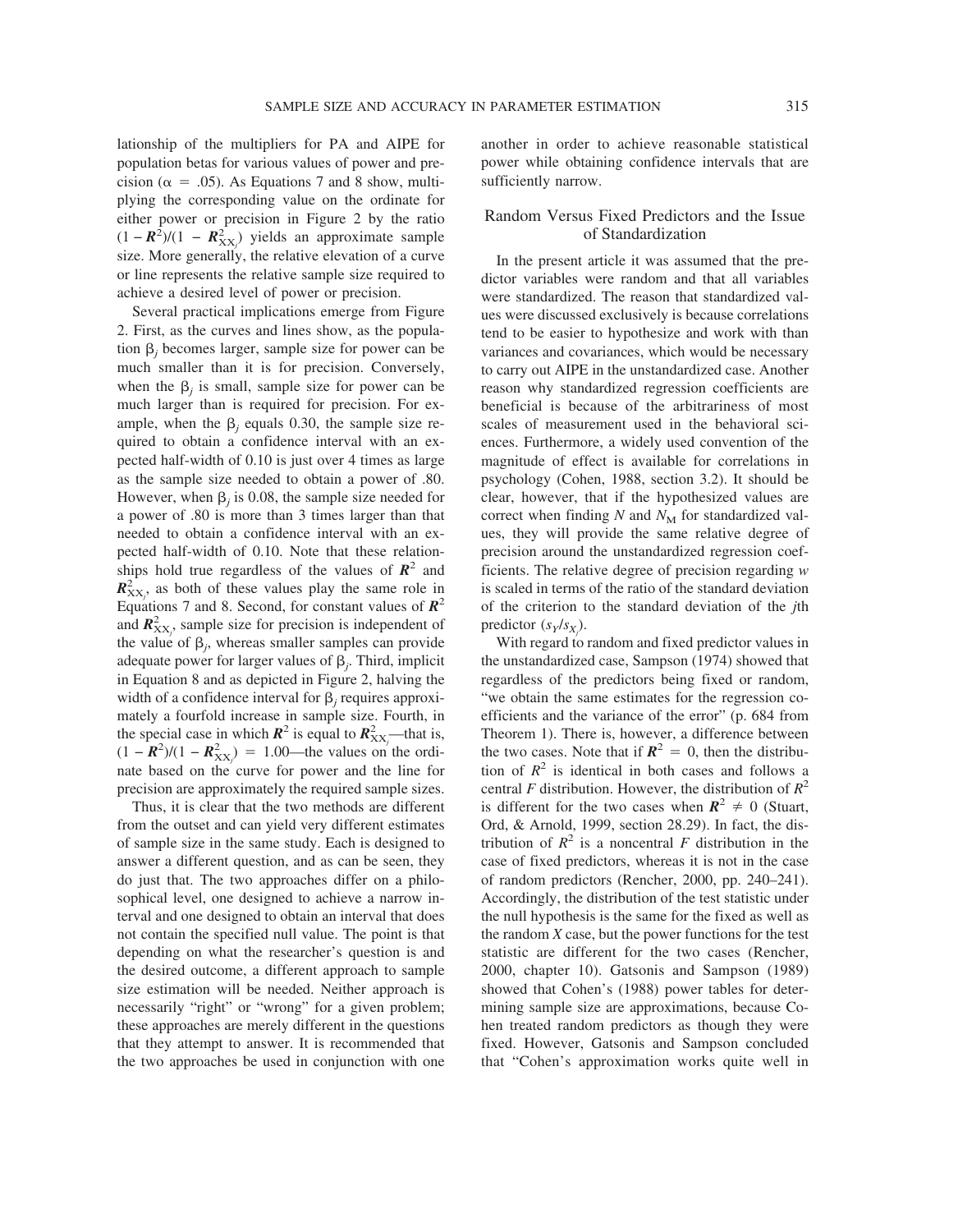many situations" (p. 519). Thus, practically speaking, random versus fixed *X* values have little effect on applied research because the consequences, in most cases, are trivial. The issue of standardization, however, is quite different, especially when standardization is performed on random predictor variables.

Even though multiple regression using standardized random predictors is common practice in behavioral research, as well as in many other fields, there are nuances associated with this strategy that are not widely known and are potentially problematic. As previously stated, the formula (see Equation 1) for the standard error of a regression coefficient that is random and standardized is approximate. The formula, as given explicitly in sources such as Cohen and Cohen (1983) and Harris (1985) and implicitly in many others, treats the standard deviation of each predictor as a constant value. This is obviously not the case when the predictors are random, as the standard deviation of the predictor is itself a random variable. This is contrasted with the situation in which the values of the predictor variables are preset in advance and thus the standard deviation of those predictors would not vary across replications of the study.

In order to transform an unstandardized regression coefficient to a standardized regression coefficient, one can multiply the raw score regression coefficient by  $s_{X}/s_Y$ , so as to remove the (generally arbitrary) scaling of  $Y$  and  $X_j$ . Likewise, this same procedure is commonly done in order to obtain the standard error of the standardized regression coefficient.<sup>10</sup> However, "standard errors of standardized parameters, in general, are not a simple rescaling of the standard errors of the original parameter estimates" (Jamshidian & Bentler, 2000, p. 74). The problem with scaling the standard error of a standardized regression coefficient in the random predictor case can be seen by a wellknown property of variances. If C is a constant and *V* is a random variable,  $Var(CV) = C^2Var(V)$ , where  $Var(\cdot)$  represents the variance of the quantity in parentheses. However, if  $\tilde{C}$  is itself a random variable, then  $\text{Var}(\tilde{C}V) \neq \tilde{C}^2 \text{Var}(V)$ . Common formulas for the standard error of standardized regression coefficients (e.g., Equation 1) assume that the standard deviation of the predictor is fixed. In the case of random predictor variables, such an assumption implies that  $Var(\tilde{C}V) = \tilde{C}^2 Var(V)$ . Because this assumption is false, the variability of  $X_i$  is not taken into consideration when calculating the standard error of standardized regression coefficients from the random *X* case, which generally leads to incorrect standard errors.

In structural equation modeling (SEM), which can be viewed as a generalization of multiple regression, several authors have illustrated the potential problems of analyzing a correlation matrix as if it were a covariance matrix (e.g., Babakus, Ferguson, & Jöreskog, 1987; Browne, 1982; Cudeck, 1989; Jamshidian & Bentler, 2000). Steiger (2001) concluded that SEM parameter estimates based on a correlation matrix (analogous to standardized coefficients in multiple regression) may be correct, whereas their standard errors are incorrect (see also Lawley & Maxwell, 1971, chapter 7, for technical details). MacCallum and Austin (2000) stated that when a correlation matrix is analyzed as if it were a covariance matrix in SEM, "in all cases, standard errors of parameter estimates as well as confidence intervals and test statistics for parameter estimates will be incorrect," and they further emphasized that the "correct standard errors will generally be smaller than the incorrect values which results in narrower confidence intervals and larger test statistics" (p. 217). For the reasons outlined in this section regarding the approximate nature of Equation 1, a simulation study was conducted to verify the integrity of the procedures suggested throughout the article.

#### Results of Monte Carlo Simulations

If Equation 1 was exact, the assumptions were met, and the multiple correlation coefficients were correctly specified, the sample size estimation procedures presented here yield correct estimates of required sample size. However, whenever the values of the predictors are random and standardized, rather than being fixed, Equation 1 is an approximation. In applications of multiple regression to observational studies in the behavioral sciences, predictors are typically random, not fixed. Further, standardization often occurs in the behavioral sciences because of the in-

<sup>10</sup> The reason that multiplying the standard error of the unstandardized regression coefficient by  $s_{X_j}/s_Y$  removes the scaling of the *j*th predictor can be seen by the formula for the standard error of the unstandardized regression coefficient:  $(s_Y/s_{X_j}) \sqrt{(1 - R^2)/[(1 - R_{XX_j}^2)(N - p - 1)]}$ . Multiplying this formula by  $s_{X_j}/s_Y$  removes the scaling of *Y* and  $X_j$ from the standard error and is commonly, yet inappropriately, assumed to be the correct standard error for the *j*th standardized regression coefficient when the predictor is random.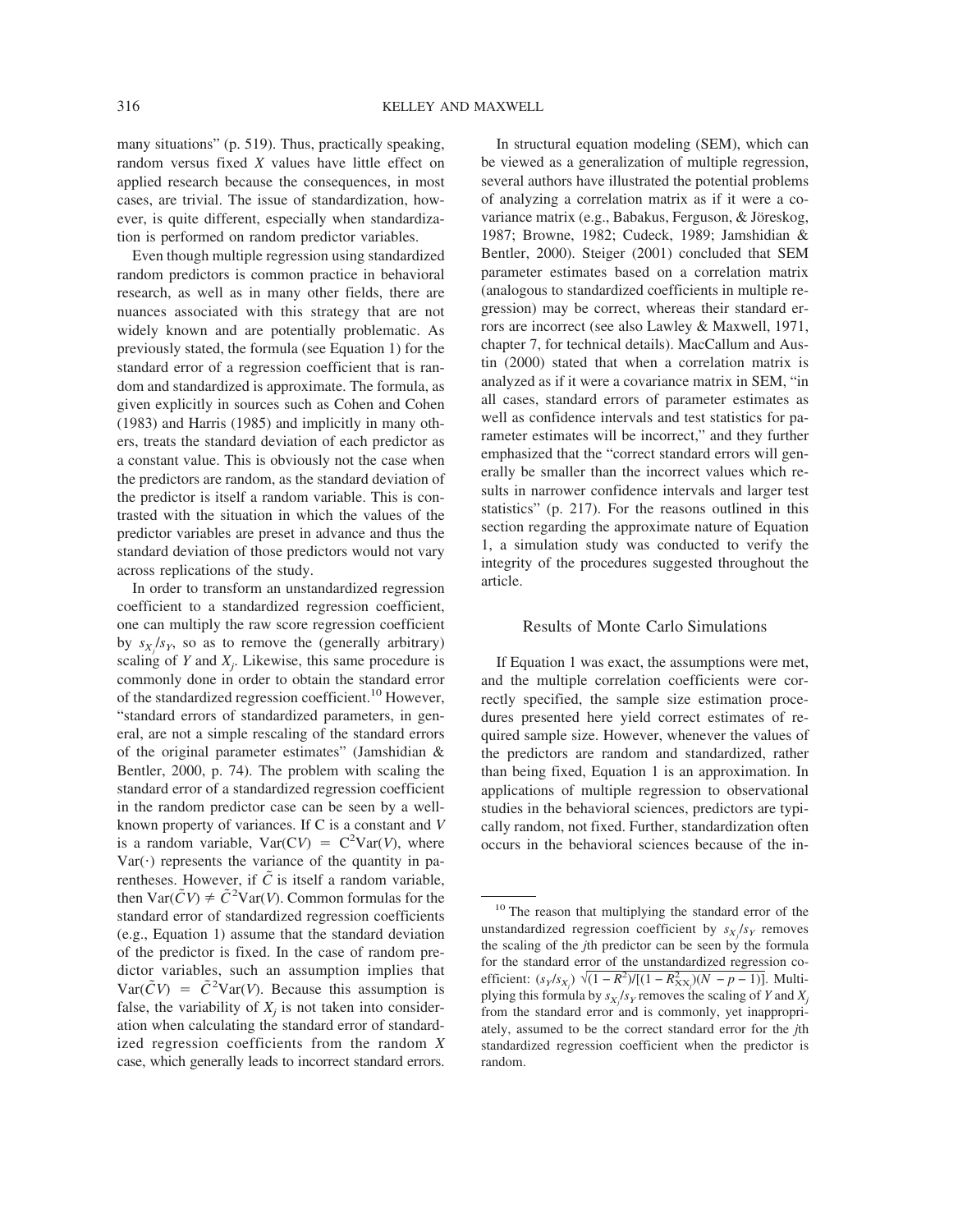terpretational problems associated with arbitrary scales of measurement. Under these circumstances, it was unclear whether basing planned sample size on Equation 2 would produce an interval with the desired width. In addition to ensuring that Equation 2 consistently yields accurate estimates of sample size, a Monte Carlo study was necessary because Equation 3 implicitly assumes Equation 2 is correct.

One scenario studied in the Monte Carlo simulation was the aforementioned exchangeable structure with five predictors and where  $\rho_{XX}$  = .40 and  $\rho_{YX}$  = .30. The simulation revealed that Equations 2 and 3 produced very accurate results in this situation. Recall that when *w* is specified as 0.10 for this scenario, Equation 2 dictates a necessary sample size of 454. The mean *w* for the five betas, each based on 10,000 replications, using a sample size of 454, was 0.101, with a standard deviation of 0.003; the median *w* was also 0.101. Recall that having an 80% chance of obtaining a *w* no larger than the specified value of 0.10 requires a necessary sample size of 485 based on Equation 3. The mean and the median confidence interval half-width using a sample size of 485 was 0.098, with a standard deviation of 0.003. Most important, 81.64% of the obtained *w*s were no larger than the specified value of 0.10. Further, the 80th percentile for the empirical distribution of the obtained *w*s was 0.10. In summarizing the results for this scenario, the suggested procedures yielded an original sample size such that the mean of the *w*s was 0.101 and a modified sample size that led to just over 80% of the confidence intervals being no larger than specified.

This example was selected because we thought it was reasonably typical of a behavioral research scenario. However, this single scenario cannot address the extent to which the approximation is accurate for other situations. To investigate the general accuracy of the procedures, we undertook a large Monte Carlo simulation study to address the appropriateness of Equation 2. In the simulation study 166 different conditions were examined. In the different conditions a variety of correlational structures were used. The *w*s were specified to be 0.025, 0.05, 0.10, 0.15, 0.20, 0.15, and 0.35, using *p*s of 2, 5, and 10. Presumably the simulations encompass the likely ranges of *w* and *p* that is commonly of interest to behavioral researchers, combined with a variety of correlation structures to show generality. Each condition in the simulation study was based on 10,000 replications. The results showed that the suggested procedures generally performed very well. Because of the large number of conditions that were studied, the tabled results could not be presented; however, detailed descriptions of the results follow.<sup>11</sup>

The mean, median, and standard deviation of the percentage of error were determined for each of the 166 conditions that were examined. The percentage of error was determined by subtracting the specified *w* from the mean of the obtained *w*s, dividing this difference by the specified *w*, and then multiplying by 100. For example, if the mean of the obtained *w*s was 0.204 when the specified *w* was 0.20, the percentage of error would be computed as follows: 100(0.204 −  $(0.20)/0.20 = 2.00$ . Thus, in this condition the mean of the obtained *w*s was 2.00% larger than the specified *w*.

In the simulation conditions in which *p* was 2, all combinations of small, medium, and large correlations among the predictors as well as the criterion (27 total) were completely crossed with *w*s of 0.05, 0.10, and 0.20. Thus, a total of 81 different conditions were examined for  $p = 2$ . The mean and median of the percentage of error were 0.33 and 0.17, respectively, with a standard deviation of 0.34. The minimum percentage of error was 0.01 for a case in which *w* was 0.05, and the maximum percentage of error was 1.85 for a case in which *w* was 0.20. Thus, in the worst case out of the 81 different conditions for  $p = 2$ , the mean of the obtained *w* was less than 0.01 units larger than expected.

In the case in which  $p$  was 5, the results are reported separately for two different types of correlational structures. In the first type of correlational structure, 25 different exchangeable structures were examined. In any single one of the 25 combinations, all predictors correlated equally among themselves and each correlated equally with the criterion variable. Correlations among predictors consisted of  $\rho_{XX}$ values of .10, .20, .30, .40, and .50. Correlations of the predictors with the criterion consisted of  $\rho_{\rm YX}$  values of .10, .20, .30, .40, and .50. Thus,  $\rho_{XX}$  and  $\rho_{YX}$  each varied from small to large by .10 and yielded a  $5 \times 5$ factorial design.

Two combinations of correlations are excluded

<sup>&</sup>lt;sup>11</sup> The complete set of simulation results is available in tabular format from Ken Kelley or Scott E. Maxwell. The code, which was written in R/S-PLUS, is also available on request. Note that the anonymous reviewers were provided with the simulation results as part of their assessment of our procedures.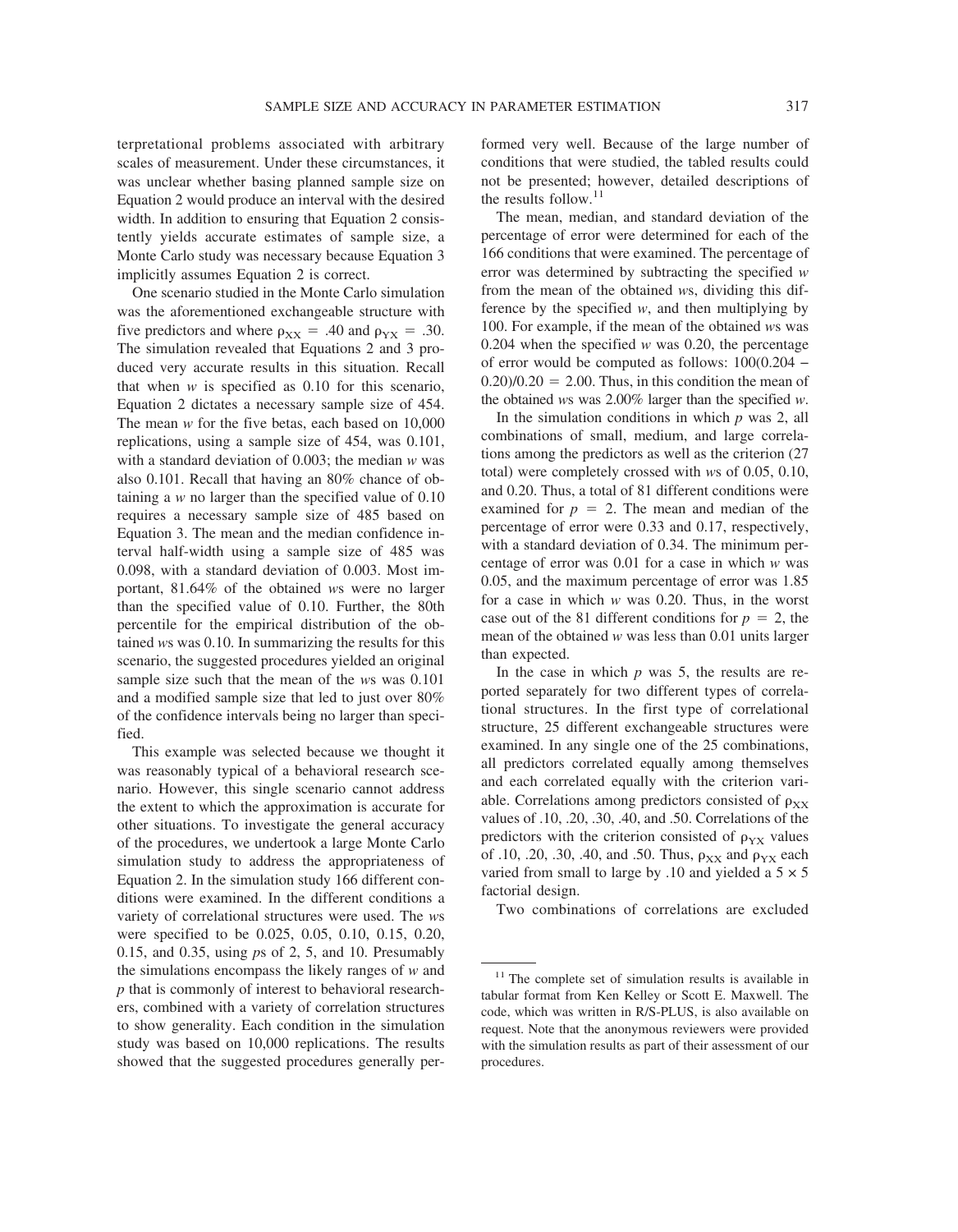from the following descriptive statistics because their multiple correlations between the predictors and criterion are greater than .80 and not representative of most psychological research.<sup>12</sup> The mean and median percentage of error for the remaining 23 *w*s were 1.87 and 1.03, respectively, with a standard deviation of 2.22. The minimum percentage of error was 0.22, and the maximum was 10.00. This worst case occurred when the correlations among the predictors were .10 and the correlations between the predictors and criterion were .40. This correlational structure is unlikely in most behavioral research because  $R = .76$ . However, even this condition had a mean *w* that was only 0.01 units larger than expected.

The other simulations that were conducted for  $p =$ 5 were based on two published correlational structures. The first was a subset of a correlation matrix obtained from the developmental literature (Smari, Petursdottir, & Porsteinsdottir, 2001), and the other was obtained from an example given in an SEM text (Table 7.1 in Loehlin, 1998). The mean and median of the absolute percentage of error for the 30 conditions (15 from each example) were 0.55 and 0.23, respectively, with a standard deviation of 0.76. The minimum of the absolute percentage of error was 0.01 in a condition in which *w* was 0.025, and the maximum was 2.75 in a condition in which *w* was 0.35. Thus, the worst condition in this situation produced a mean *w* of 0.36 when the specified *w* was 0.35.

For  $p = 10$ , the correlation matrix used was a subset of one obtained from the clinical–counseling literature that had previously been cited in an SEM text (Worland, Weeks, Janes, & Strock, 1984, as cited in Kline, 1998, p. 254). The mean and median of the percentage of error for the 30 conditions that were examined were 0.18 and 0.09, respectively, with a standard deviation of 0.19. The smallest absolute percentage of error was less than 0.01 for a case in which *w* was 0.05, and the largest percentage of error was 0.67 for a condition in which *w* was 0.20. Thus, the condition with the largest discrepancy had a percentage of error less than 1%.

Recall the cited SEM literature in which it has been shown that the standard errors of parameter estimates are generally inflated when a correlation matrix is treated as a covariance matrix. Because ordinary least squares (OLS) multiple regression is a special case of SEM, it follows that the standard errors of OLS multiple regression are often inflated when predictor variables are random and standardized. In 130 of the 166 conditions investigated (78.31%), the confidence interval coverage was greater than 95% (the nominal alpha was set to .05). The mean and median percentage of coverage were 95.53 and 95.24, respectively, with a standard deviation of 0.78. Whereas the smallest percentage of coverage was 94.34, the largest percentage of coverage was 97.89. Thus, the results of the simulations have shown empirically the approximate nature of Equation 1 and the fact that OLS multiple regression tends to have inflated standard errors when predictor variables are random and have been standardized.<sup>13</sup>

The fact that Equation 1 is approximate and generally provides confidence intervals wider than necessary raises some questions regarding its use as well as the use of Equations 2 and 3 in the context of sample size planning for precise estimates of standardized regression coefficients. For example, in the case in which the largest confidence discrepancy occurred, 97.89% of the computed confidence intervals bracketed the population parameter. Applying Equation 1 to this condition ( $w = 0.10$ ,  $\rho_{YX_1} = .50$ ,  $\rho_{YX_2}$  $= .10, p_{X_1X_2} = .10, p = 2$ , we found that the population correlations would suggest that the standard error was 0.051. A simulation based on 1,000,000 replications showed that, consistent with the SEM literature, the standard deviation of the regression coef-

<sup>&</sup>lt;sup>12</sup> The two excluded cases consisted of unlikely scenarios for much behavioral research. The first excluded scenario consisted of correlations among the predictors of .10 and correlations between the predictor and the criterion of .50. Such a combination of correlations leads to an *R* of .95 and where the requirement of a positive definite correlation matrix is nearly violated. In this case the mean *w* was 0.151 when it was specified to be 0.10. Poor performance of the technique in this particular scenario is not surprising, given that many statistical procedures fail when parameters approach their theoretical bounds. The second excluded case is similar to the first and consisted of correlations among the predictors of .20 and correlations between the predictor and the criterion of .50. This combination of correlations leads to an *R* of .83. In this second excluded scenario, the mean *w* was 0.112 when it was specified to be 0.10.

<sup>&</sup>lt;sup>13</sup> Many behavioral scientists would see no problem with an empirical alpha smaller than the nominal alpha level and thus with being more conservative. However, a toxicologist or bioscientist working with chemical agents or medicine would likely argue that a Type II error may be more costly than a Type I error, as concluding that there is "no effect" of a noxious substance could be a harmful mistake. Further, power and precision will be sacrificed if the actual Type I error rate is smaller than the nominal alpha level.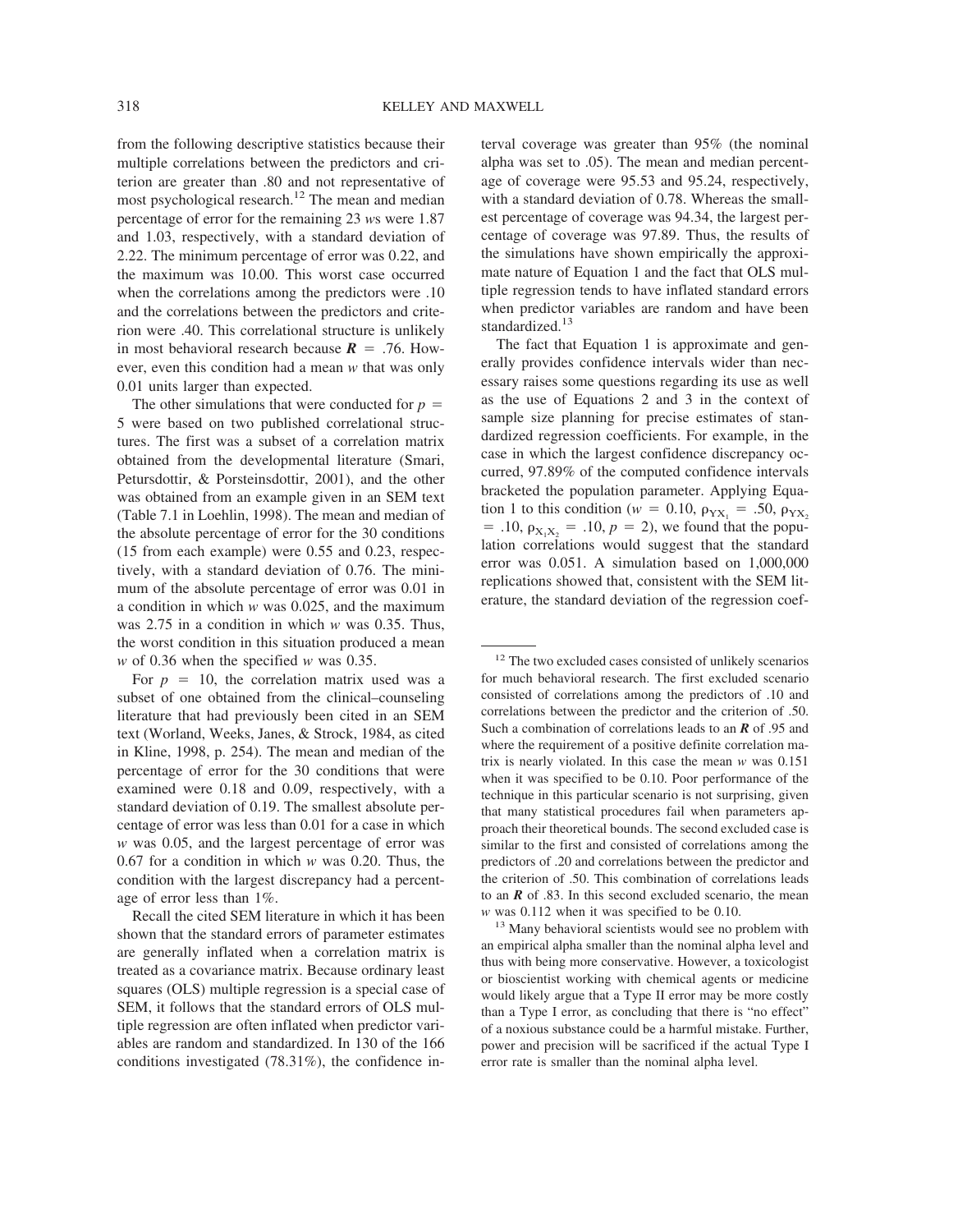ficients was 0.044, a value smaller than implied by Equation 1. This result suggests that the sample size calculated from Equation 2, which assumes the standard error from Equation 1 is correct, is approximate and in this particular case somewhat negatively biased. Unfortunately, no exact formula for the standard error is known to exist when predictors are random and standardized. Thus, given the current state of knowledge, researchers need to continue to use Equation 1 for forming confidence intervals around regression coefficients for predictors that are random and standardized. Equations 2 and 3 can then be used in the research design phase in order to determine approximate sample sizes for precise estimates of the regression coefficients of interest.

#### Limitations of the Procedure

Although the distribution of  $R^2$  is asymptotically normal throughout most of its domain (Stuart et al., 1999, section 28.33), this is not the case as  $\mathbb{R}^2$  approaches its limits. When  $\mathbb{R}^2$  begins to approach zero, the distribution of the observed  $R^2$  values becomes positively skewed because of the lower bound at zero. The converse is true as  $\mathbb{R}^2$  begins to approach one, and thus the distribution of the observed  $R^2$  values will be negatively skewed.

The fact that the distribution of  $R^2$  becomes negatively or positively skewed affects sample size estimation in two ways. Recall from Equations 2 and 3 that there are two multiple correlations in the equations for determining sample size, the model  $\mathbb{R}^2$  in the numerator and  $\mathbf{R}_{XX_j}^2$  in the denominator. As  $\mathbf{R}^2$  approaches zero in the population, the estimated sample size for a planned study based on Equation 2 or Equation 3 will, with everything else held constant, tend to be larger than necessary. One way to understand why overestimation occurs is to inspect Equation 1. On the basis of this equation, a confidence interval becomes narrower as  $1 - R^2$  becomes smaller. As  $\mathbb{R}^2$  approaches zero and thus the distribution of  $R^2$  becomes more positively skewed, the mean  $R^2$  tends to be greater than  $\mathbb{R}^2$ , implying that the mean  $1 - \mathbb{R}^2$  tends to be less than  $1 - R^2$ . Accordingly, the observed confidence intervals will tend to be narrower than expected based on the value of  $\mathbb{R}^2$ . The estimated sample size from Equation 2 or Equation 3 is a function of  $\mathbb{R}^2$ ; thus, confidence intervals based on sample size estimates from these equations will tend to be narrower than specified when the model  $\mathbb{R}^2$  approaches zero. In other words, for a desired degree of precision, sample size estimates become inflated as  $\mathbb{R}^2$ approaches zero. The opposite pattern of results occurs when  $\mathbb{R}^2$  begins to approach one. In this case the proportion of variance unaccounted for is, on average, larger in the sample than is implied by  $\mathbb{R}^2$ . Consequently, the use of Equation 2 or Equation 3 will tend to underestimate sample size.

The same phenomenon happens in the denominator with  $\mathbf{R}_{XX_j}^2$  as it does in the numerator with  $\mathbf{R}^2$ ; the only difference is that the relationship is the exact opposite. Because  $\mathbb{R}_{XX_j}^2$  is in the denominator of Equation 2, the sample size is over- or underestimated in a reverse fashion as was illustrated for  $\mathbb{R}^2$ .

For simplicity, the discussion has been limited to regression models that include only main effects and no interaction or other higher order (polynomial) terms, as there are certain nuances associated with multiplicative terms that have been scaled in multiple regression models (see chapter 3 of Aiken & West, 1991, for details regarding multiplicative effects in multiple regression). Furthermore, the procedures given here assume that all predictors are included in the regression model and that no selection of predictors occurs (as would be the case in, e.g., a stepwise regression analysis).

## Discussion

Approaching sample size estimation from a perspective of AIPE rather than one exclusively emphasizing power is beneficial for a productive science. Although planning sample size through PA studies is important and undeniably improves research findings, the accuracy in those parameter estimates should be at least as much of a concern as their probability value, perhaps even more so. An optimal experimental design consists of an adequate sample size from an AIPE perspective as well as an adequate sample size from the PA perspective. Ensuring that sample size is adequate from both perspectives leads to parameter estimates that will likely be accurate as well as statistically significant.

A special case in which precision is especially important occurs when the goal is to provide evidence in support of the null hypothesis. If a confidence interval is sufficiently narrow and power is of sufficient strength (say, power > .90), at times it may be appropriate to show support for the null hypothesis, in the sense that the value of the parameter is not meaningfully different from the null value. Note that this is not "accepting the null hypothesis" but is merely showing support for it (Greenwald, 1975).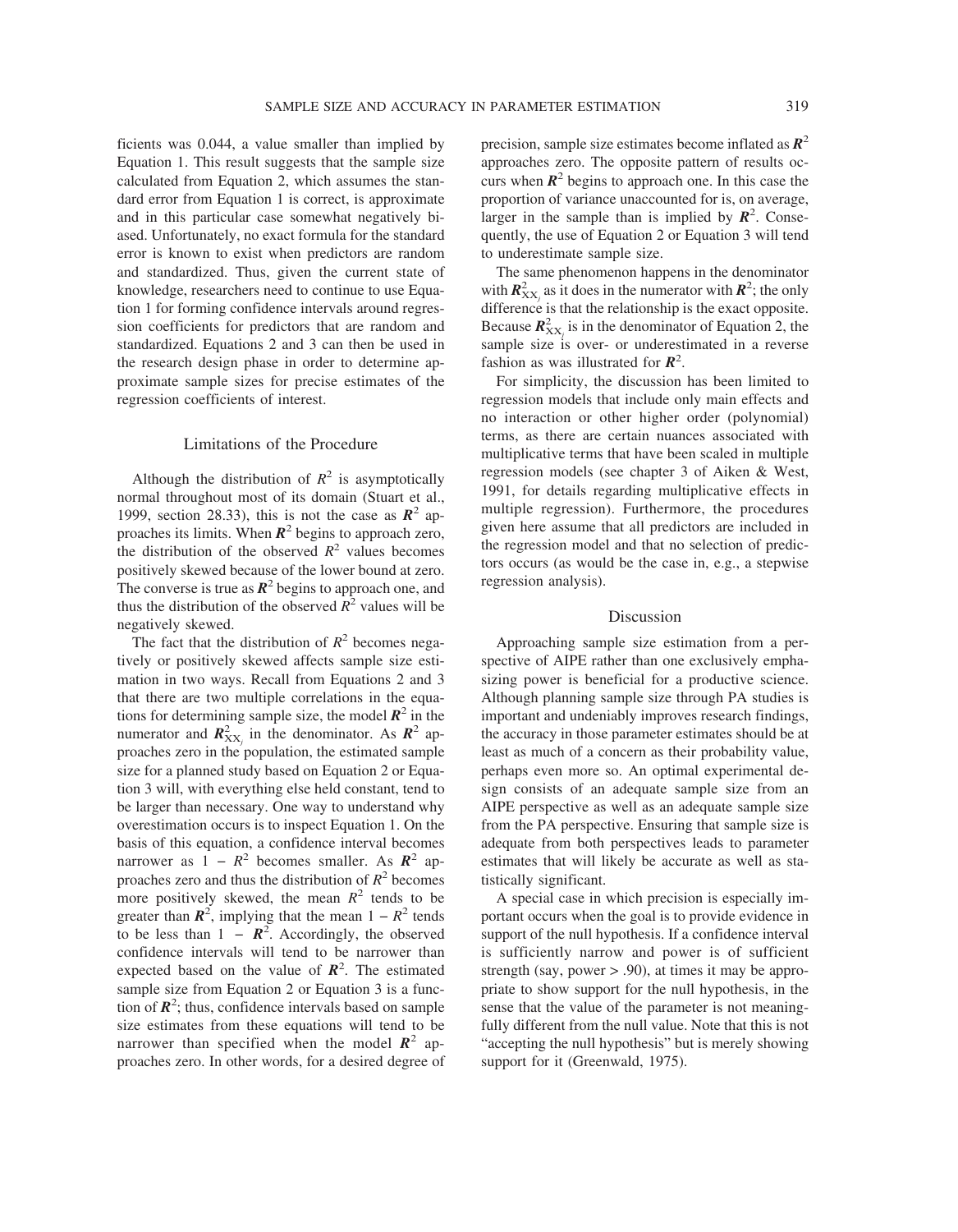The simulation study showed that the procedures presented here were effective in accomplishing their respective goals. The mean and median of the observed *w*s were very close to their specified values when the estimated *N* (Equation 2) was used to select sample size. When using *N*, researchers are reminded that this provides the necessary sample size such that the expected half-width of the confidence interval is, on average, the specified width. However, this does not ensure that the particular observed *w* will be the specified width in any given sample. The modified sample size (Equation 3) takes into consideration the variability of the standard error of  $\hat{\beta}$  and adjusts the sample size accordingly, such that one can be approximately  $100(1 - \gamma)$  percent confident that the width around a particular  $\beta$ , will have a corresponding *w* that is no larger than the specified *w*.

A caution is given because of the problems that can arise when using standardized variables from random *X* values in the context of multiple regression. Although there are numerous reasons to use standardized values as input into multiple regression models, and thus make use of their corresponding estimates for interpretational reasons, the standard errors of such estimates are generally not exact. Even though the simulations show that the common method of standardizing random predictors produces confidence intervals for standardized regression coefficients that are generally wider than they should be, the sample size procedures we present typically produce the desired degree of precision.

In conclusion, the AIPE procedures presented here are applicable to researchers working within the framework of OLS multiple regression who want to determine sample size a priori in order to obtain accurate parameter estimates. Given reasonably accurate input parameters, use of these procedures provides researchers with confidence intervals around regression coefficients whose expected widths are the values specified or, alternatively, with some degree of probabilistic assurance. As with all sample size planning, the AIPE procedures will be less accurate to the extent that the input parameters deviate from their true values. However, the problem with the choice of input parameters should not be used as a reason to avoid sample size planning. In addition, we have shown that planning sample size for precise estimates of standardized regression coefficients requires less a priori knowledge (i.e., fewer input parameters) than the corresponding planning necessary to obtain sufficient statistical power. We believe that obtaining accurate

parameter estimates, not merely statistically significant ones, leads to a more productive science and yields research findings that are more beneficial to a given area of inquiry.

#### References

- Aiken, L. S., & West, S. G. (1991). *Multiple regression: Testing and interpreting interactions.* Newbury Park, CA: Sage.
- Algina, J., & Olejnik, S. (2000). Determining sample size for accurate estimation of the squared multiple correlation coefficient. *Multivariate Behavioral Research, 35,* 119–137.
- Babakus, E., Ferguson, C. E., & Jöreskog, K. G. (1987). The sensitivity of confirmatory maximum likelihood factor analysis to violations of measurement scale and distribution assumptions. *Journal of Marketing Research, 24,* 222–228.
- Browne, M. W. (1982). Covariance structures. In D. M. Hawkings (Ed.), *Topics in applied multivariate analysis* (pp. 72–141). New York: Cambridge University Press.
- Carlin, B. P., & Louis, T. A. (1996). *Bayes and empirical Bayes methods for data analysis.* New York: Chapman & Hall.
- Cohen, J. (1988). *Statistical power analysis for the behavioral sciences* (2nd ed.). Hillsdale, NJ: Erlbaum.
- Cohen, J. (1990). Things I have learned (so far). *American Psychologist, 45,* 1304–1312.
- Cohen, J. (1994). The earth is round (*p* < .05). *American Psychologist, 49,* 997–1003.
- Cohen, J., & Cohen, P. (1983). *Applied multiple regression/ correlation analysis for the behavioral sciences* (2nd ed.). Hillsdale, NJ: Erlbaum.
- Cudeck, R. (1989). Analysis of correlation matrices using covariance structure models. *Psychological Bulletin, 105,* 317–327.
- Darlington, R. B. (1990). *Regression and linear models.* New York: McGraw-Hill.
- Gatsonis, C., & Sampson, A. R. (1989). Multiple correlation: Exact power and sample size calculations. *Psychological Bulletin, 106,* 516–524.
- Green, B. F. (1977). Parameter sensitivity in multivariate methods. *Multivariate Behavioral Research, 12,* 263– 288.
- Green, S. B. (1991). How many subjects does it take to do a regression analysis? *Multivariate Behavioral Research, 26,* 499–510.
- Greenwald, A. G. (1975). Consequences of prejudice against the null hypothesis. *Psychological Bulletin, 82,* 1–20.